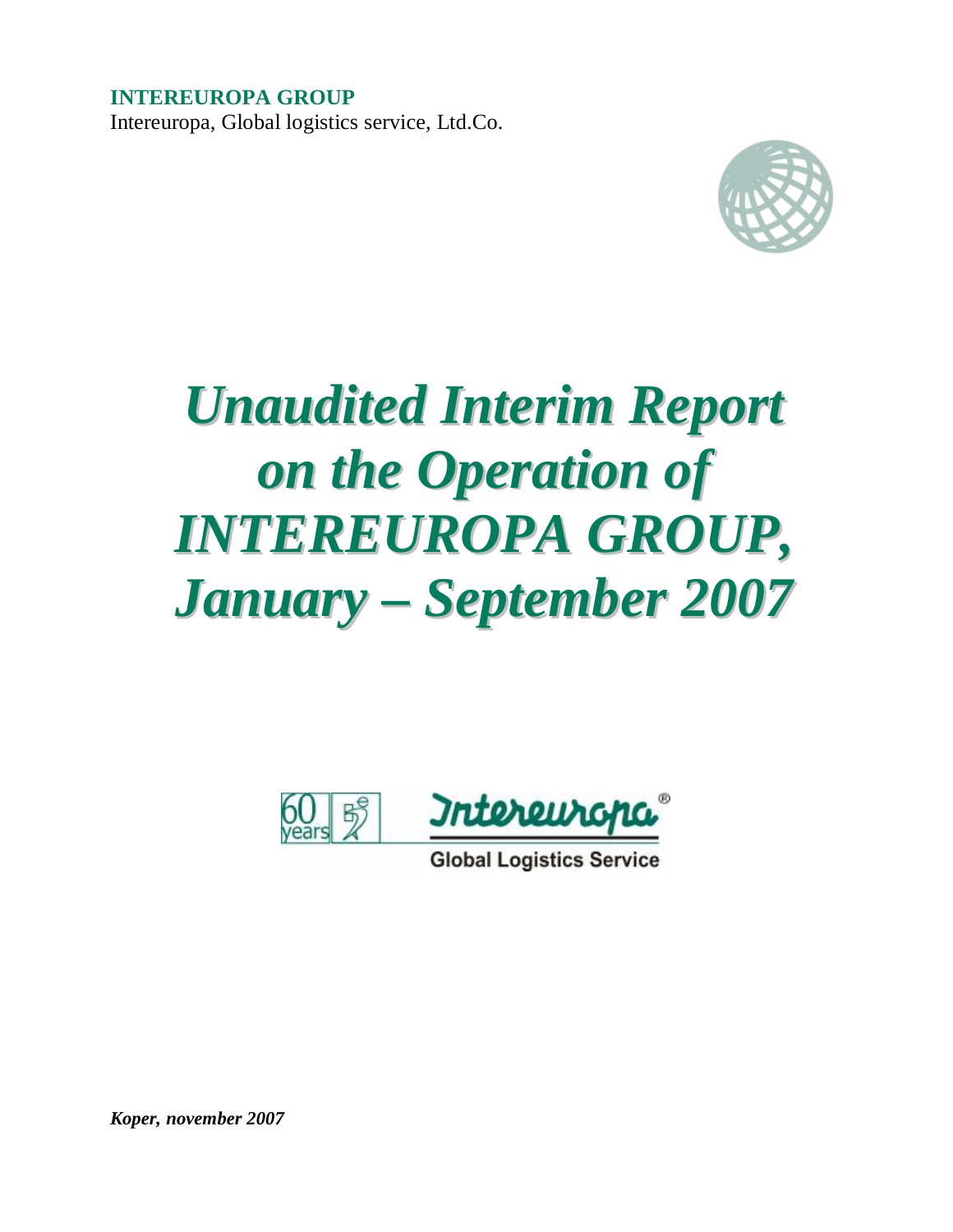The Company INTEREUROPA d.d. is publishing this **Unaudited Interim Report on the Operation of Intereuropa Group from January to September 2007** in accordance with the Securities Market Act and Ljubljana Stock Exchange Rules.

The unaudited consolidated and non-consolidated financial statements have been prepared in accordance with the provisions of International Financial Reporting Standards (IFRS).

This Report is available at the Company's registered office at Vojkovo nabrežje 32, 6504 Koper.

The Unaudited Interim Report of the operation Intereuropa Group, January-September 2007 shall also be published on the web site of INTEREUROPA d.d. [www.intereuropa.eu](http://www.intereuropa.eu), on 16 November 2007.

# *C O N T E N T S*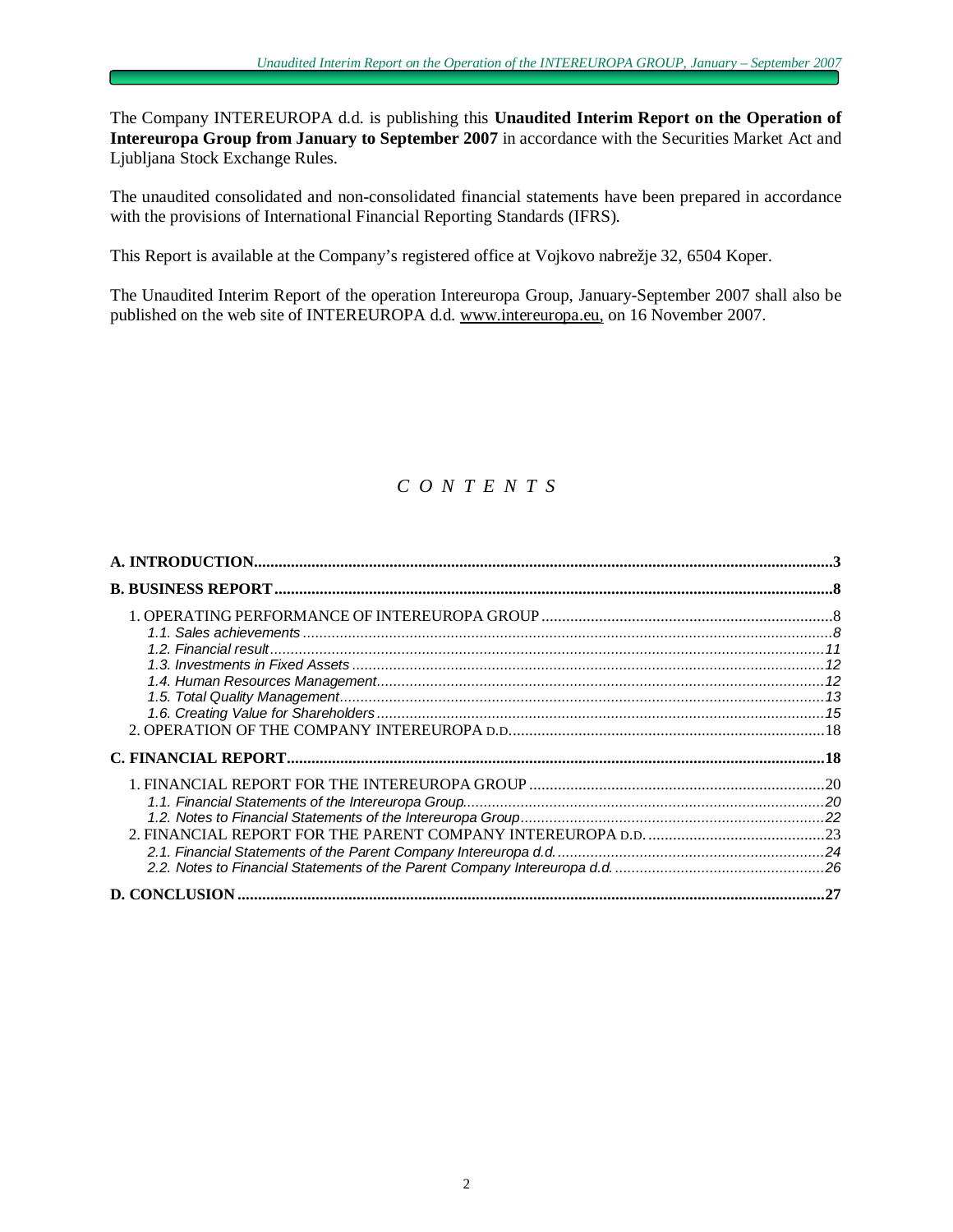# **A. INTRODUCTION**

During the first Nine Months of the reporting year, the Intereuropa Group achieved the envisioned net sales turnover of  $\epsilon$  181.1 million and was 6.3% above the preceding year's achievement. Thereof, the Parent Company Intereuropa d.d. generated 58 percent. As the Group expands, the share of the Parent Company in net sales is gradually reducing.

The Net Profit or Loss of the reporting period came to  $\epsilon$ 26.7 million and was 6.2% higher than the plan. Considering the delimitation of the net profit from the sale of the share in Banka Koper d.d. over the whole year, the net return on equity achieved was 16.6%. Compared with the same term in 2006, our operating results were better both in the sales and in the Profit or Loss.

# **The key achievements of this period:**

- Net sales turnover  $\hat{a} \in 181.1$  million
- Net Profit or Loss  $\hat{a} \in 26.2$  million
- Net return on equity  $\hat{a}$  16.6 % (yearly level)

# **Company profile**

| <b>Parent company</b>              | Intereuropa, Global Logistics Service, Ltd. Co.                        |
|------------------------------------|------------------------------------------------------------------------|
| Short name                         | Intereuropa d.d.                                                       |
| Contry of the parent company       | Slovenia                                                               |
| Registered office of the parent    | Vojkovo nabrežje 32, 6000 Koper                                        |
| company                            |                                                                        |
| Company ID number                  | 5001684                                                                |
| Tax number                         | 56405006                                                               |
| <b>Transaction account</b>         | 10100-0000006785 at Banka Koper d.d., Koper                            |
| Entry in the register of companies | Registred with the Koper District court, file no. 1/0022/00            |
| Share capital                      | €32,976,185.11                                                         |
| Number of issued and paid-up       | 7,902,413 ordinary no-par value shares                                 |
| shares                             |                                                                        |
| Shares listing                     | IEKG is listed in the Prime Market of the Ljubliana Stock Exchange     |
| Managing Board                     | Andrej Lovšin, M.A., President of the Managing Board                   |
|                                    | Zvezdan Markežič, Deputy President of the Managing Board               |
|                                    | Ondina Jonke, Member of the Managing Board – Human Resources Executive |
| President of the Supervisory Board | Boštjan Rigler                                                         |

| <b>Intereuropa Group</b>    |                                                                                     |
|-----------------------------|-------------------------------------------------------------------------------------|
| Number of employees         | 2.487 employees                                                                     |
| Vehicle fleet               | more than 500 company-owned trucks and other delivery vehicles                      |
| Total warehousing area      | 207.340 qm of own warehouse facilities                                              |
| Total land area             | more than 2,000,000 qm of land                                                      |
| Membership in international | FIATA, IATA, FETA, FONASBA, BIMCO, IRU                                              |
| organisations               |                                                                                     |
| Quality certificates        | ISO 9001:2000 certificate for providing logistics services in the parent company    |
|                             | Intereuropa d.d. and its subsidiaries Intereuropa, logističke usluge, d.o.o. Zagreb |
|                             | and Intereuropa Transport d.o.o., Koper;                                            |
|                             | ISO 9001:2000 certificate for providing shipping agency services in subsidiary      |
|                             | Interagent d.o.o. Koper                                                             |
| Own branch network          | Slovenia, Croatia, Serbia, Bosnia and Herzegovina, Macedonia, Austria,              |
|                             | Germany, France, Ukraine, Russia                                                    |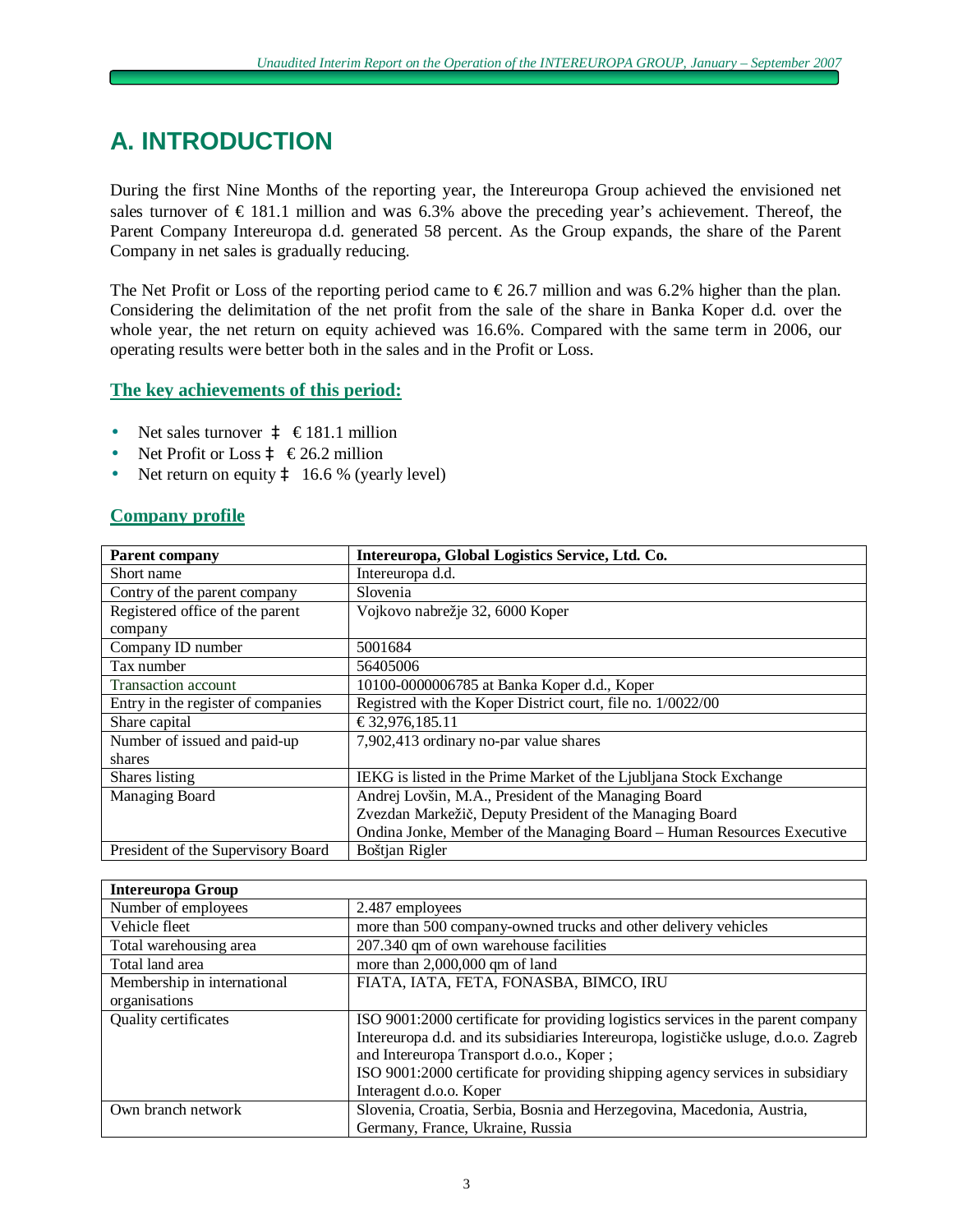# **Major events in the reporting period January- September 2007**

- The company A.D. Interjug-AS started operating under a new name: A.D. Intereuropa logističke usluge, Beograd (Belgrade).
- 19 January, on the sixteenth Annual General Meeting, the shareholders of Intereuropa d.d. adopted a resolution on the dismissal of the Member of the Supervisory Board Anton Može, and elected a new Member Emerik Eržen.
- In January Intereuropa held a business meeting titled "Kosovo a New Challenge for Leading Slovenian Economists", and invited numerous economists who share the interest of entering the Kosovo market, or are interested in cooperating with partners from Kosovo.
- 26 January, the Supervisory Board of Intereuropa d.d. adopted the Resolution on the conversion of the Company's share capital into EUR, and on the adjustment of the Statute in this respect – the amount of the registered capital. In March, the share capital amounting to  $\epsilon$ 32,976,185.11 was entered in the Register of Companies.
- The Supervisory Board of Intereuropa d.d. was informed on the economic eligibility of the investments into the logistic centres in Moscow Čechov and Kiev, which are to be carried out in 2007.
- In February, Intereuropa sold its 8.33% interest in the bank Banka Koper d.d. to Intesa Sanpaolo S.p.A. The proceeds will be allocated to investments in developing new markets and building up new logistics facilities, in line with the Corporate Vision and Strategy of the Intereuropa Group (2006-2011).
- In February, we celebrated the  $60<sup>th</sup>$  Anniversary of Intereuropa.
- 11 April, Intereuropa d.d. took part in the Days of Slovenian Capital that was arranged by the Ljubljana Stock Exchange and the Clearing Depository Company (KDD) in order to promote the best Slovenian companies and invite domestic investors.
- 16 April, the Supervisory Board discussed and adopted the Audited Annual Report of the Intereuropa Group 2006, Report by the Supervisory Board on the results of reviewing the Audited Annual Report of Intereuropa d.d. for 2006, and also adopted the Managing Board's proposal for the appropriation of accumulated profit.
- 18 April, we completed the first phase of the new product a direct overseas consolidation from the Far East, with a direct connection between Singapore and Koper.
- 20 April, aiming to contribute to build up the cooperation with, and assistance to Slovene businessmen who are interested in entering the Chinese market, we organised a meeting with the Intereuropa Representative in China, in which the economic situation and the experience in China were presented.
- 23 April, we organised a free despatch and transportation of sanitation materials and medicines from Brnik airport to Nangoma in Zambia to support a three-month expedition with humanitarian aid and medical assistance ''Zambia 2007''.
- 7 May, Intereuropa sponsored a conference on logistics "Supply Chains Going Global", held at Brdo pri Kranju.
- 22 May, we organised the "Intereuropa Business Conference" in Sarajevo (BiH), attended by numerous reputable participants representing the political, technical and economic public from Slovenia, Croatia and Bosnia and Herzegovina.
- 24 May, we organised an ''Open Day'' in our Logistics Solutions Division Branch in Maribor: the guests visited our specialized Coldstore Facility.
- 8 10 June, Sarajevo was the venue of the 23rd 'Intereuropiada'' traditional sports games and socializing event, held every year, where 630 employees of the Intereuropa Group took part in various sports and games.
- 22 June, Belgrade Dobanovci, Serbia: opening ceremony of the new modern logistics centre with 8.600 qm, worth  $\text{\textsterling}4.3$  million.
- 6 July, the shareholders of Intereuropa d.d. gathered in the  $17<sup>th</sup>$  Annual General Meeting, adopted the Annual Report 2006, resolved on the use of accumulated profit, on the changes and amendments to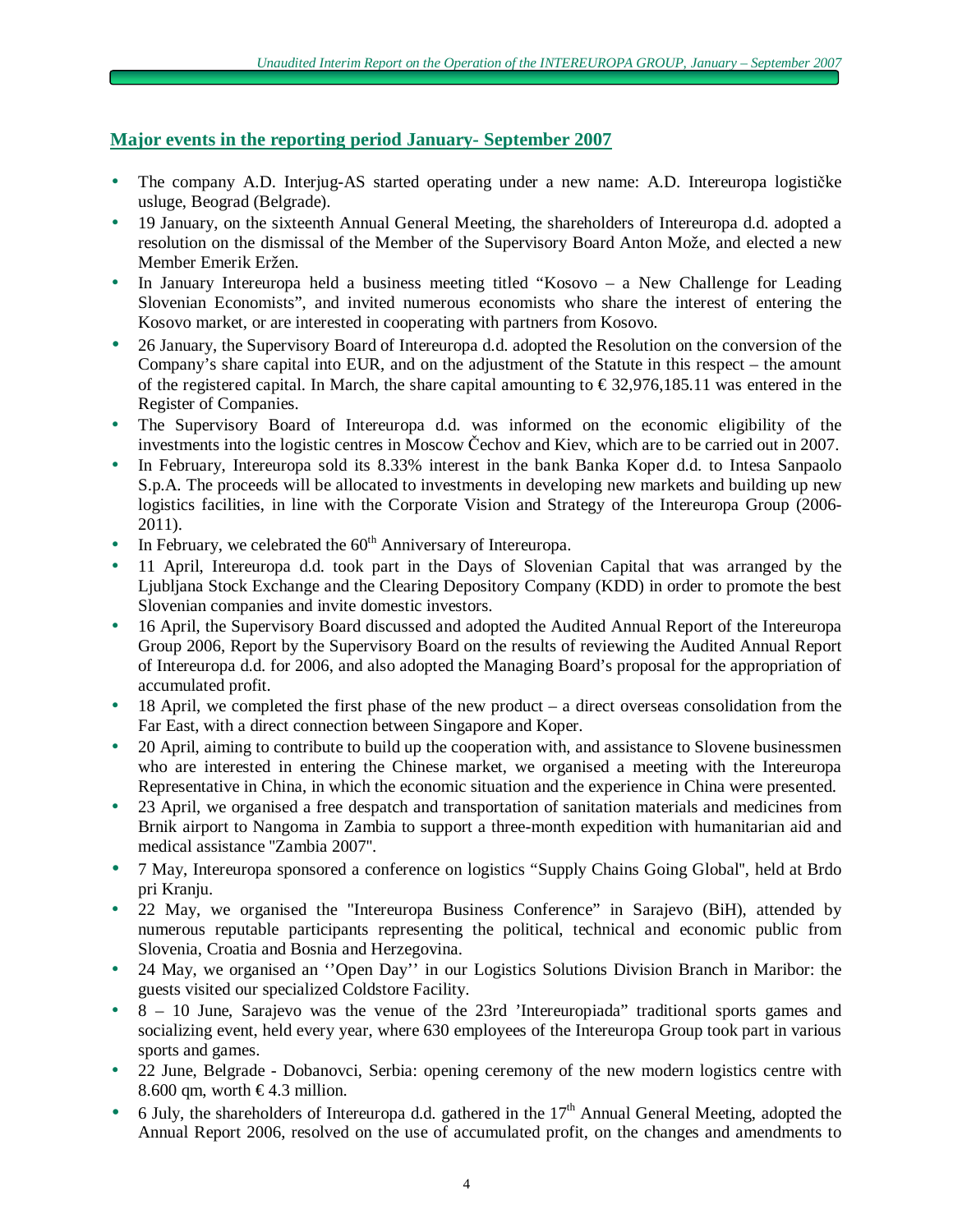the Statute of the Company, the participation of the Managing and Supervisory Board in the Company's profit, and awarded the discharge note to the Managing and Supervisory Boards. The General Meeting also adopted the Resolution authorising the Managing Board to purchase, in 18 months, own shares of the Company that may not exceed 10% of the Company's registered capital, and authorising the Managing Board to opt to exclude the priority right of shareholders to acquire or dispose of the Company's own shares when such shares are used for the payout of rewards or remuneration and participation in Company's profit.

- 23 July, the Pilot Testing started within an enlarged group of key users of the ISPRO Sales Process Support Project in the Continental Transport Division.
- On 29 August, the Supervisory Board discussed at its  $20<sup>th</sup>$  session and adopted the Interim Report by the Managing Board, concluding that the Intereuropa Group operated successfully in the first half-year 2007.
- In September we presented our Group in the Slovenian Capital Market event abroad in Milan and in Vienna, dedicated to improve the recognizability of the best Slovenian companies for the foreign portfolio investors and organized by the Ljubljana Stock Exchange (Ljubljanska borza).
- 19 September, Samobor near Zagreb hosted the opening ceremony of the new Logistics Centre in Samobor, one of the most advanced logistics facilities within the Intereuropa Group with 43,744 qm, The Investment is worth  $\in$ 11.4 million.
- We responded to the initiative of the Primorska Regional Chamber of Commerce and Industry and donated € 10,000 for the recently flood-stricken areas in Slovenia.
- In our subsidiary Intereuropa Transport d.o.o., the project "Green at Heart" (*Zeleni v srcu*) was launched, aiming to "tune to bio-diesel" (vegetable oil) five older vehicles with EURO 3 engines and thereby reduce the CO2-exhaust. This year, this company purchased 30 new EURO 5 vehicles already, thus contributing to reduced emissions and enlarging an environmentally friendly fleet.

# **Most important events after the reporting period:**

- 1 October, Intereuropa d.d. signed the contract on a capital takeover with the majority owners of the Montenegrin company Zetatrans AD Podgorica and after registering the title to shares with the Central Deposit Agency of Montenegro, on 5 October 2007, Intereuropa became a 65.82% owner of the Company.
- Since October, the company Intereuropa Kosova LLC has been present at the Prishtina Airport and offering the sale of air tickets in Kosovo**.** In Prishtina, we signed a GCSA Contract (General Cargo Sales Agent) with Adria Airways (the Slovenian airline) and became the sole provider of integral logistics service in the territory of Kosovo.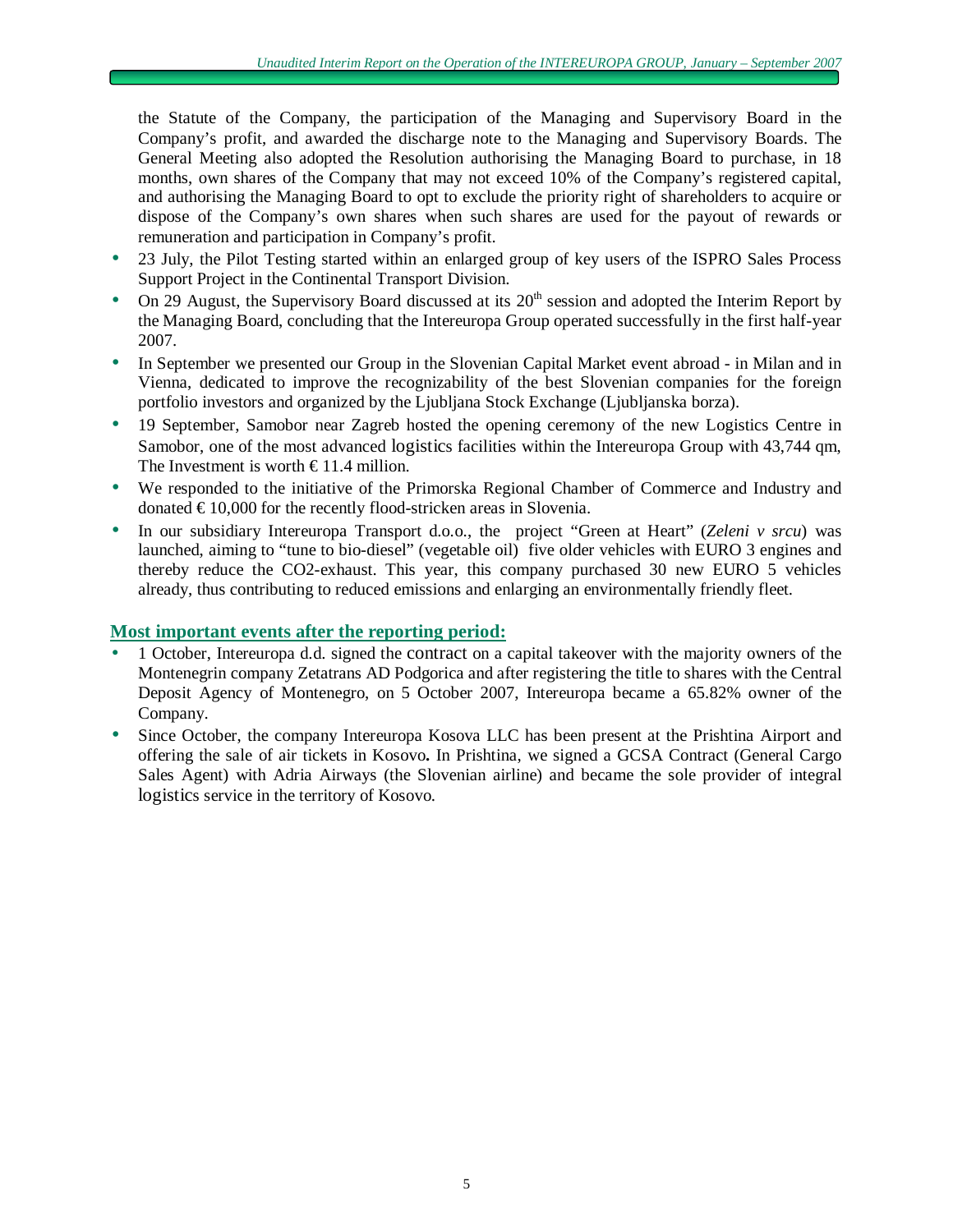# **The Organization of the Intereuropa Group**

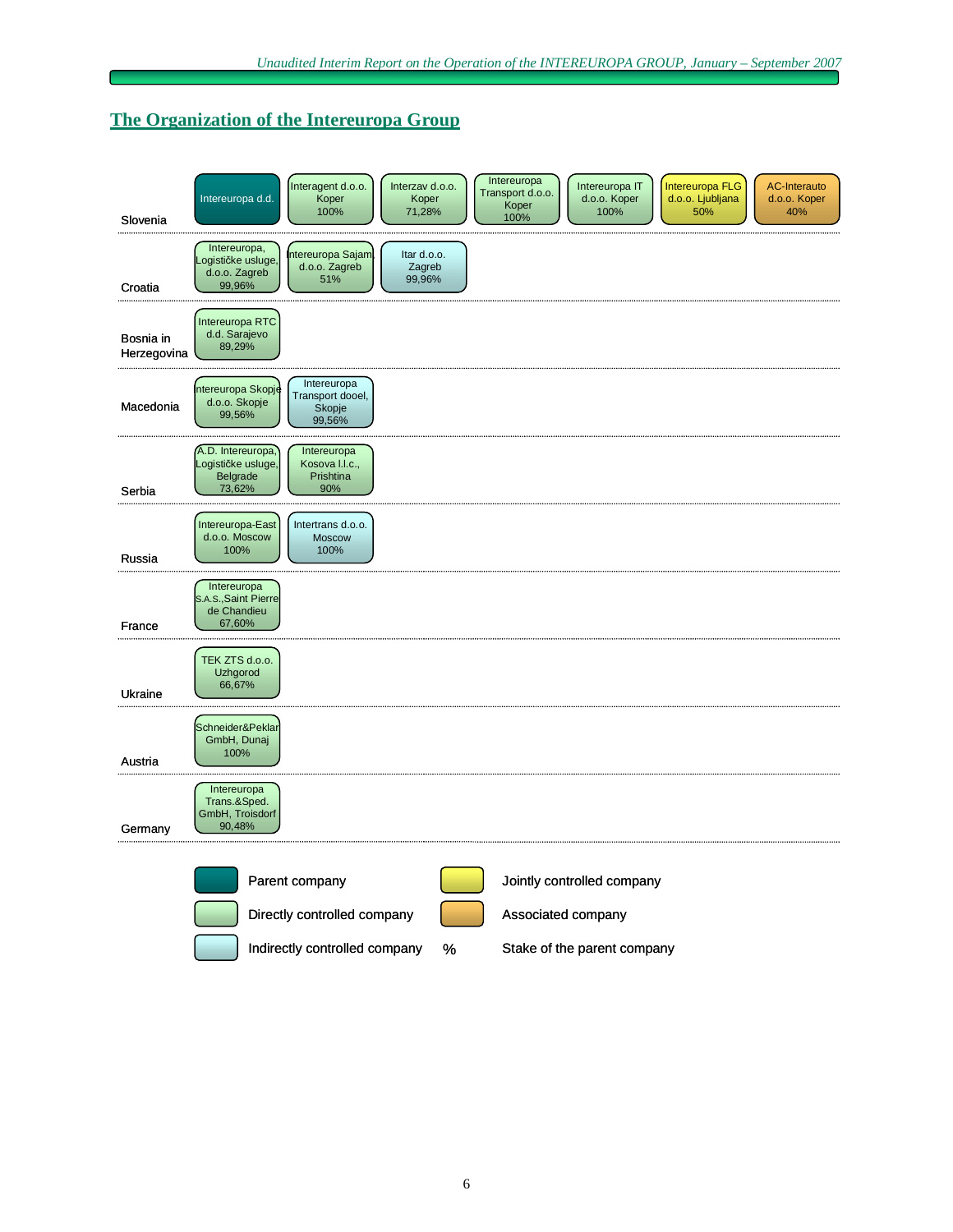### **Development strategy of the Intereuropa Group**

#### **Our corporate vision:**

To be recognised as the leading provider of comprehensive logistics services in Central and South-Eastern Europe.

The motto we pursue is: ''From partial to integral logistics services."

### **Our mission is:**

To optimally meet the demand for logistics services to the complete satisfaction of our customers.

### **Our values are:**

Professional attitude towards our customers, adaptability and flexibility, accountability, team work and appreciation of our employees.

### **For the term 2006-2011, we have set the following financial goals:**

|           | Growth of net sales revenues:              | $10.0\%$ p.a. |
|-----------|--------------------------------------------|---------------|
|           | <b>Continental Transport:</b><br>ş         | 15.1% p.a.    |
|           | Logistics Solutions:<br>Ŕ                  | 7.2% p.a.     |
|           | <b>Intercontinental Services:</b><br>Þ     | 5.9% p.a.     |
| $\bullet$ | Growth of Earnings Before Interest, Taxes, |               |
|           | Depreciation and Amortisation (EBITDA):    | 11.7% p.a.    |
|           | Growth of Operating Profit or Loss:        | 17.7% p.a.    |
|           | Growth of Net Profit or Loss:              | 6.9% p.a.     |

### **Our plan for 2011 envisions:**

- Net Return on Equity 10.2%
- Net Return on Assets 5.4%

**By 2011,** the Intereuropa Group will become the largest and best performing logistics provider in Slovenia and in the countries of the South-Eastern and Central Europe.

This will be achieved by:

- Consolidation, expansion and strengthening of the position in the Slovenian logistics market,
- Penetration to, and new business policy in the markets in which Intereuropa is already present,
- New businesses and logistics projects in the markets of Central Asia.

### **Our plan for 2007 envisions (in**  $\epsilon$  **million):**

|           | • Net sales revenue totalling:              |      | 244,7 (11% growth)       |
|-----------|---------------------------------------------|------|--------------------------|
| $\bullet$ | Earnings Before Interest, Taxes,            |      |                          |
|           | Depreciation and Amortisation (EBITDA):     | 24.5 |                          |
|           | • Operating Profit or Loss:                 | 11,5 |                          |
| $\bullet$ | Net Profit or Loss:                         | 27.2 | (ROE 16.0%, ROA 9.3%)    |
| $\bullet$ | Net profit or loss, excluding the effect of |      |                          |
|           | the sale of our share in Banka Koper d.d.:  | 9.2  | $(ROE 5.2\%, ROA 3.1\%)$ |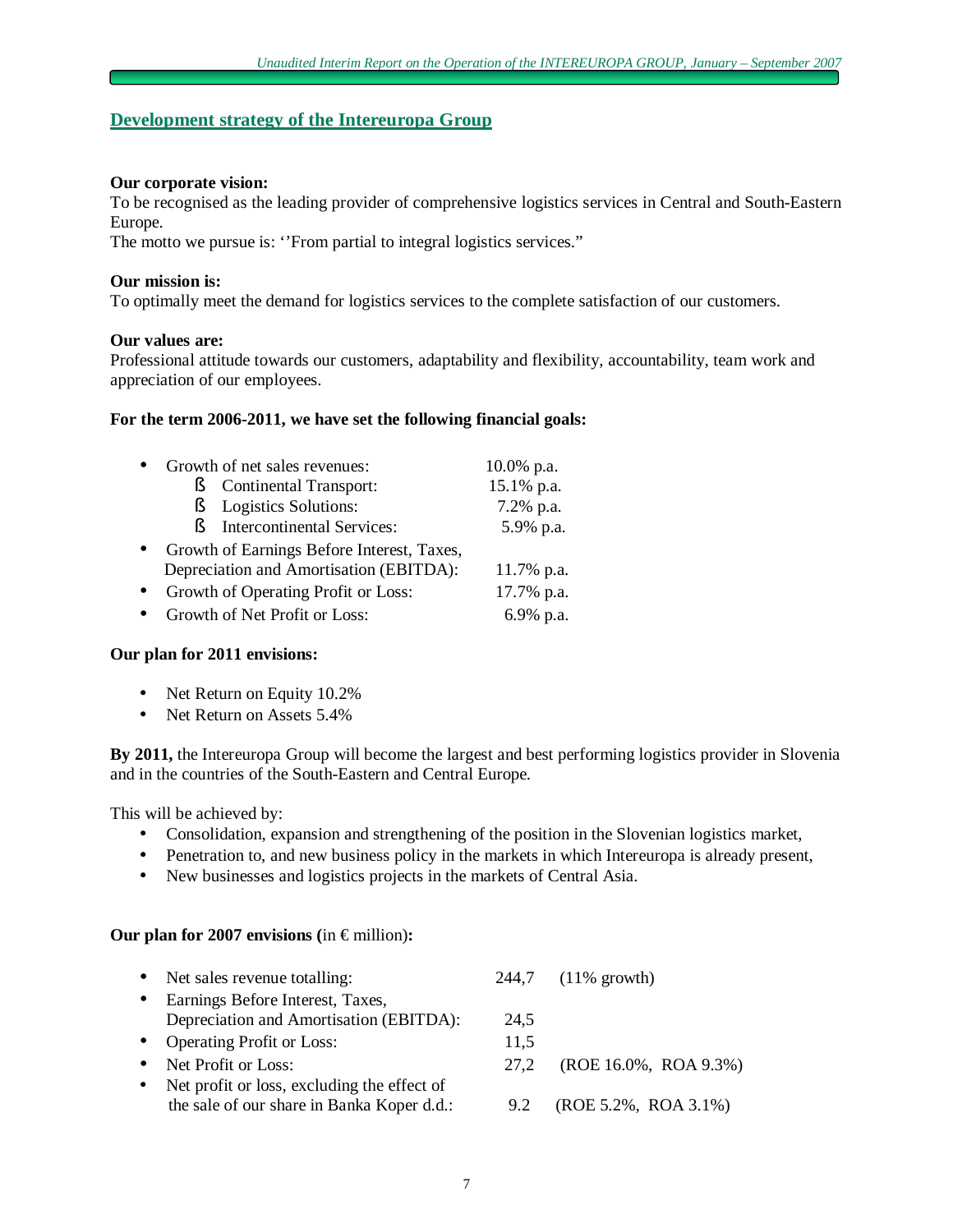# **B. BUSINESS REPORT**

# *1. OPERATING PERFORMANCE OF INTEREUROPA GROUP*

# **1.1. Sales achievements**

# **Economic environment and trends**

The broader business environment of the Intereuropa Group comprises the markets and economic trends in the countries, in which our consolidated companies are based, and the economic and political situation. The strengthening the presence of Intereuropa in particular geographical markets also depends on the macro-economic situation that reflects in the key macro-economic indices and ratios.

| <b>Countries</b>                    | GDP growth,<br>in $%$ |                | Industr. prod.<br>growth in $\%$                |               | <b>Inflation</b><br>in $%$                     |                                      | <b>Growth of</b><br>exports in % |       | <b>Growth of</b><br>imports in $%$ |       |
|-------------------------------------|-----------------------|----------------|-------------------------------------------------|---------------|------------------------------------------------|--------------------------------------|----------------------------------|-------|------------------------------------|-------|
|                                     | 2006                  | 2007*          | 2006                                            | 2007*<br>2006 |                                                | 2007*                                | 2006                             | 2007* | 2006                               | 2007* |
| Slovenia                            | 5,7%                  | 5,9%<br>4,3% * | 6,5%                                            | $8.8 * %$     | 2,5%                                           | $3,0\%**;$<br>3,5%<br>forec.<br>2007 | 10,0%                            | 13,0% | 10,4%                              | 13,2% |
| Croatia ***                         | 4,7%                  | 5,3%<br>$4,5*$ | 4,5%                                            | 6,2%          | 3,2%                                           | 2,5%                                 | 7,0%                             | 7,4%  | 5,7%                               | 5,9%  |
| <b>Bosnia</b> in<br>Herzegovina *** | 6,2%                  | 6,0%           | 7.9%<br>(Fed.BiH);<br>19,1%<br>(Rep.<br>Srbska) |               | 6,0%<br>(Fed.BiH);<br>9.5%<br>(Rep.<br>Srbska) | 1,9%                                 |                                  |       |                                    |       |
| Macedonia ***                       | 3,2%                  | 4,2%<br>$4,5*$ |                                                 |               | 3,2%                                           | 2,6%                                 | 8,0%                             | 8,2%  | 8,5%                               | 8,5%  |
| Serbia ***                          | 5,7%                  | 6,2%<br>$5.0*$ | 4,7%                                            | 4,8%          | 11,7%                                          | 8,5%                                 | 8,4%                             | 11,5% | 7,6%                               | 6,8%  |
| Russia ***                          | 6,7%                  | 7,4%<br>$6,4*$ | 3,8%                                            | 6,6%          | 9.0%                                           | 8,5%                                 | 7,0%                             | 7,6%  | 20,3%                              | 17,9% |
| Ukraine ***                         | 7,1%                  | 6,8%           | 6,2%                                            | 8,7%          | 9,1%                                           | 11,0%                                | 2,8%                             | 2,9%  | 11,4%                              | 8,1%  |
| France ****                         | 2,0%                  | 1,9%<br>$2,4*$ | 0.8%                                            | 0.9%          | 1,9%                                           | 1,4%                                 | 6,1%                             | 3,3%  | 7,1%                               | 4,2%  |
| Austria                             | 3,1%                  | 3,0%           | 8,2%                                            | 5,4%          | 1,7%                                           | 1,8%                                 | 8,5%                             | 7,4%  | 6,8%                               | 7,5%  |
| Germany ****                        | 2,9%                  | 2,4%           | 2,7%                                            | 2,2%          | 1,8%                                           | 1,8%                                 | 11,2%                            | 7,8%  | 11,1%                              | 6,0%  |

# *Table: Economic environment of the Intereuropa Group 1*

NOTES:

\* Estimates and forecasts for the year 2007

\*\* Slovenia - inflation in the term January- September 2007

\*\*\* Consensus Forecasts, September 2007

\*\*\*\* EC, September 2007 and estimates by AIECE, October 2007

IMF (International Monetary Fund)

 1 Sources: SKEP GZS Analytic Group; AIECE, October 2007; Consensus, September 2007; the European Commission, September 2007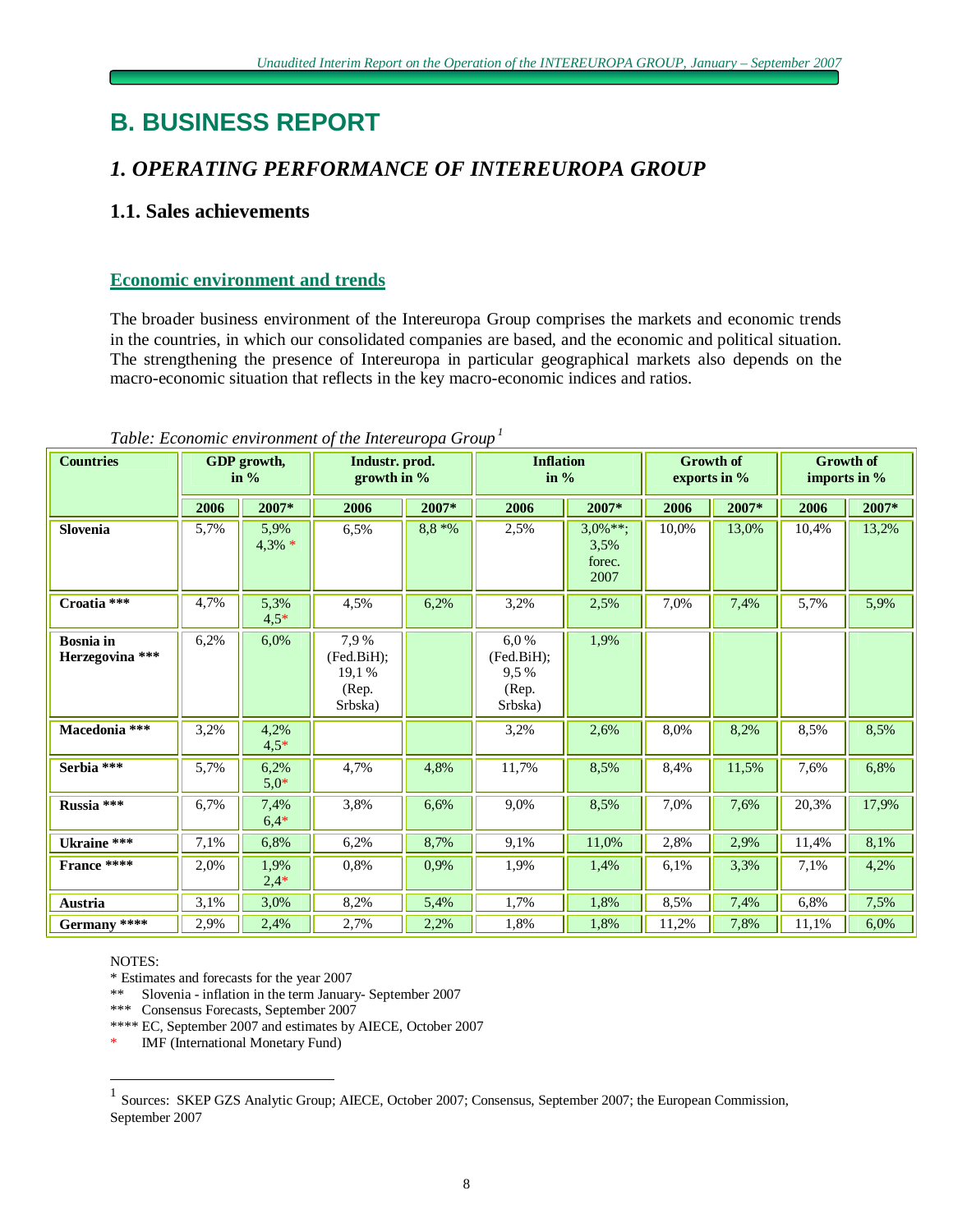### **Sales Revenue by Intereuropa Group**

In the first Nine Months 2007, we achieved  $\epsilon$  181.1 million of net sales revenue in line with the plan, which is 13.0% (+  $\text{\textsterling}20.9$  million) above the preceding year's achievement. These results prove that the Group has been implementing the plans and goals successfully. We continue to implement the goals set for our corporation and will keep on maintaining this policy in the future.

All the business areas and segments in the Group exceeded the sales results of the same period in the preceding year. The net sales planned were recorded in all business areas except Continental Transport. The underachievement of the latter (Continental Transport) primarily results from the deficit of the company Intereuropa Transport d.o.o. After the recovery measures program was introduced, the direct cost management showed the most promising results by cutting the cost of fuel and maintenance.

|                | <b>Business area</b>             | <b>Jan-Sep</b><br>2007 | <b>Structure</b> | <b>Index</b><br>2007/plan | <b>Index</b><br>2007/2006 |
|----------------|----------------------------------|------------------------|------------------|---------------------------|---------------------------|
|                | <b>Continental Transport</b>     | 101.437                | 56%              | 93                        | 108                       |
| റ              | <b>Logistics Solutions</b>       | 18.883                 | 10%              | 103                       | 116                       |
| 2              | <b>Intercontinental Services</b> | 56.643                 | 31%              | 113                       | 124                       |
| $\overline{4}$ | Other services                   | 4.128                  | 2%               | 108                       | 102                       |
|                | <b>TOTAL</b>                     | 181.091                | 100%             | <b>100</b>                | 113                       |

*Table: Net sales revenues of the Intereuropa Group by area of operation, in € thousand* 

*Table: Net sales revenues of the Intereuropa Group by goegrafical area, in € thousand* 

|                         | <b>Jan-Sep</b><br>2007 | <b>Structure</b> | <b>Index</b><br>$2007$ /plan | <b>Index</b><br>2007/2006 |
|-------------------------|------------------------|------------------|------------------------------|---------------------------|
| <b>EU Member States</b> | 133.120                | 74%              | 100                          | 108                       |
| Non-EU countries        | 47.971                 | 26%              | 99                           | 129                       |
| <b>TOTAL</b>            | 181.091                | 100%             | 100                          | 113                       |

The **Continental Transport** Area covers 56% of the net sales revenues of the Group. The target sales were surpassed by the Customs Service product. On the other hand, the products Groupage, Express, Road and Railway Transport were underperforming. All products exceeded the results achieved in the comparable term of the preceding year, Road Transport in the first place.

The volume of the **Groupage** product was growing in most Slovenian branches. In particular the quantity of groupage consignments carried has risen – by 13% in import lines, and by 18% in export more than in the preceding year. Recently we acquired some new businesses in which several companies of the Group are involved, and the employment of our own vehicles in groupage transports has improved. In addition to good results in Bosnia and Herzegovina, Serbia and Croatia, the sales were also improved in our companies in Skopje (Macedonia) and Kosovo.

Our **Express Service** has surpassed the planned results in Serbia, while it remains slightly behind the Plan in other parts of the Group. The reasons for underachievement of the Sales Plan could be attributed to the tougher competition and price-cutting trends in the market, to which our business units in Croatia are exposed most of all. Nevertheless, the number of consignments was rising and the sales were higher than in the comparable period a year ago. Enhanced sales activities and process streamlining in this segment are expected to lead to achieving the target, too.

The bulk of our **Road Transport** product was generated by Intereuropa Transport d.o.o., though it failed to achieve the plan and catch up with comparable figures as last year. Recovery plan is in progress,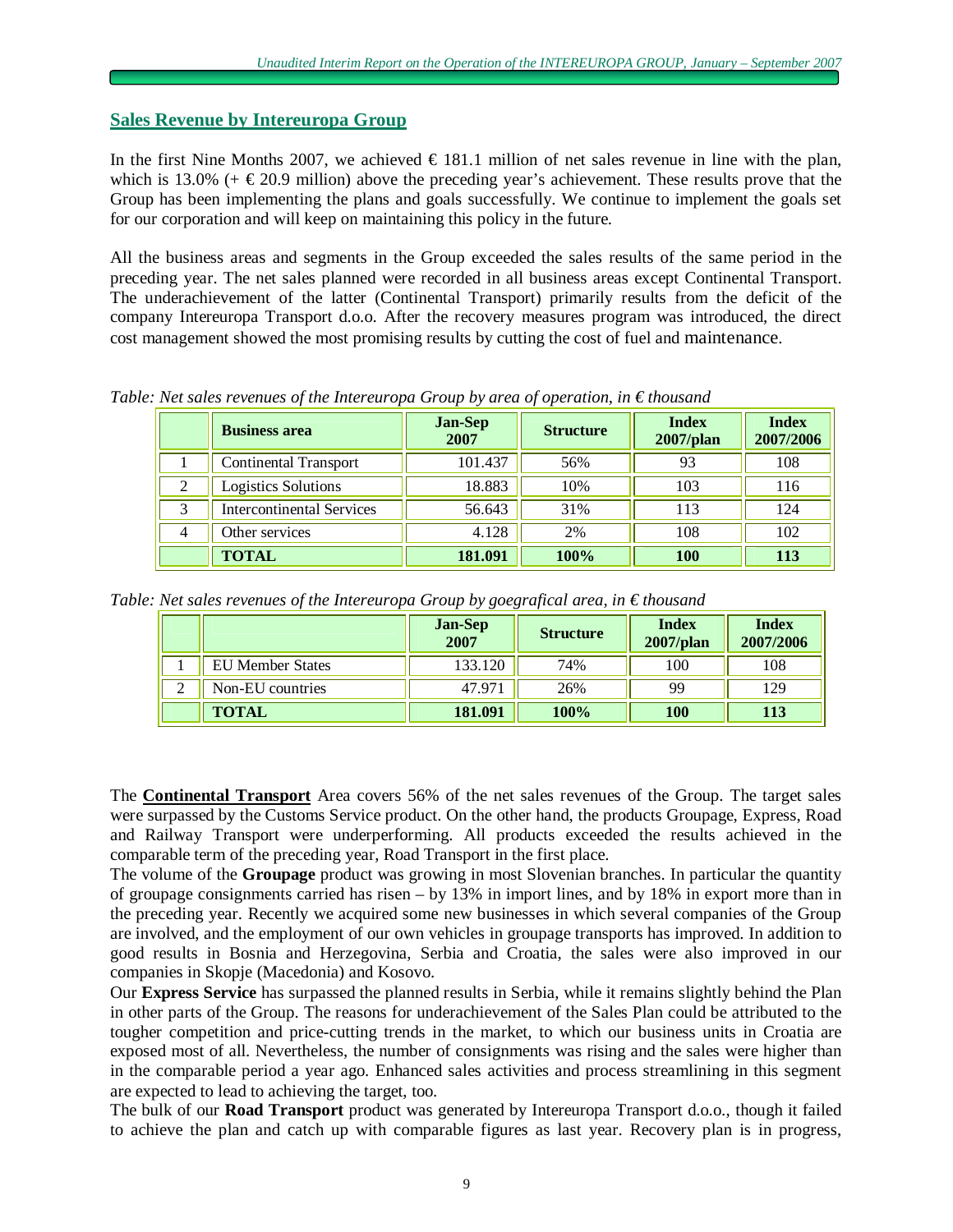supported by adequate commercial activities. Compared with the preceding year's results, much improvement in cost management has been noted. Other companies in the Group involved in this product have outstripped the last year's results, most of them also the plan. The newly founded Road Transport departments in subsidiaries are fully operating and bringing the envisioned results, except those units located in the eastern markets that are still struggling with starting problems. In the organization of road transports, our efforts for a higher employment of the Company-owned vehicles have yielded improved efficiency and quality of service.

The **Customs Services** product has surpassed the plan and last year's result. The Plan was exceeded in all countries except Macedonia, Serbia and Kosovo; the last year's figures were surpassed in all countries. In Slovenia, the demand for Customs services has been growing due to the customers from abroad who decide to clear the goods through Customs upon import to the EU. In Border Despatch, we encountered increasing pressures of competitors, resulting in a fall of prices. However, we estimate good potential for improving the sales in our subsidiaries.

The **Logistics Solutions** area represents 10% of the net sales revenues of the Intereuropa Group. It was more successful than the preceding year and exceeded the plan as well. The highest share in the turnover of this business area was generated in Slovenia thanks to enlarged warehouse capacities, both newly built / renovated and additionally hired capacities. We acquired some new customers in the frame of our activities to introduce more lucrative businesses and replace less promising operations. In subsidiaries, the highest growth was recorded in Serbia, Bosnia and Herzegovina and Croatia thanks to improved structure of clients in new warehouse facilities. In September our new warehouse was opened in Samobor, Croatia, and operating; however, it will show results in the coming year (2008).

The **Intercontinental Transport** area represents 31% of the Group's net sales revenues and is both above the plan and the comparable achievement of last year's term. The **Seafreight** product was above the plan and outstripped the preceding year's result considerably. The RO-RO product was doing extremely well, which can be attributed to a significant rise in car transports via the Port of Koper. Among other companies in the Group, the subsidiary in Split was performing above the plan; notable growing trends were shown in other units that are still in their active development stage.

Slightly below the targets is the **Shipping Agency**, which is struggling to obtain the agency for a shipowner with container lines, which ought to reflect in a better achievement of the plan. Interagent d.o.o. remains to be the first shipping agent in terms of the number of ships represented in the Port of Koper.

The **Airfreight** product has surpassed the targets and recorded a high growth over the Nine Months 2006 on the level of the entire Intereuropa Group. Good results were achieved thanks to efficient sales of the air-freight segment and the dynamic development of the courier services in the Balkans.

The performance of the **UPS** product exceeded both the last year's achievements and the goals set. Bosnia and Herzegovina showed the highest growth of net sales revenues and a promising development of the product. This trend is expected to continue until the year-end. The favourable result in Slovenia is greatly attributable to establishing the UPS Hub Terminal in Brnik Airport and to the increased number of import consignment, which offers good potential for growth in Slovenia.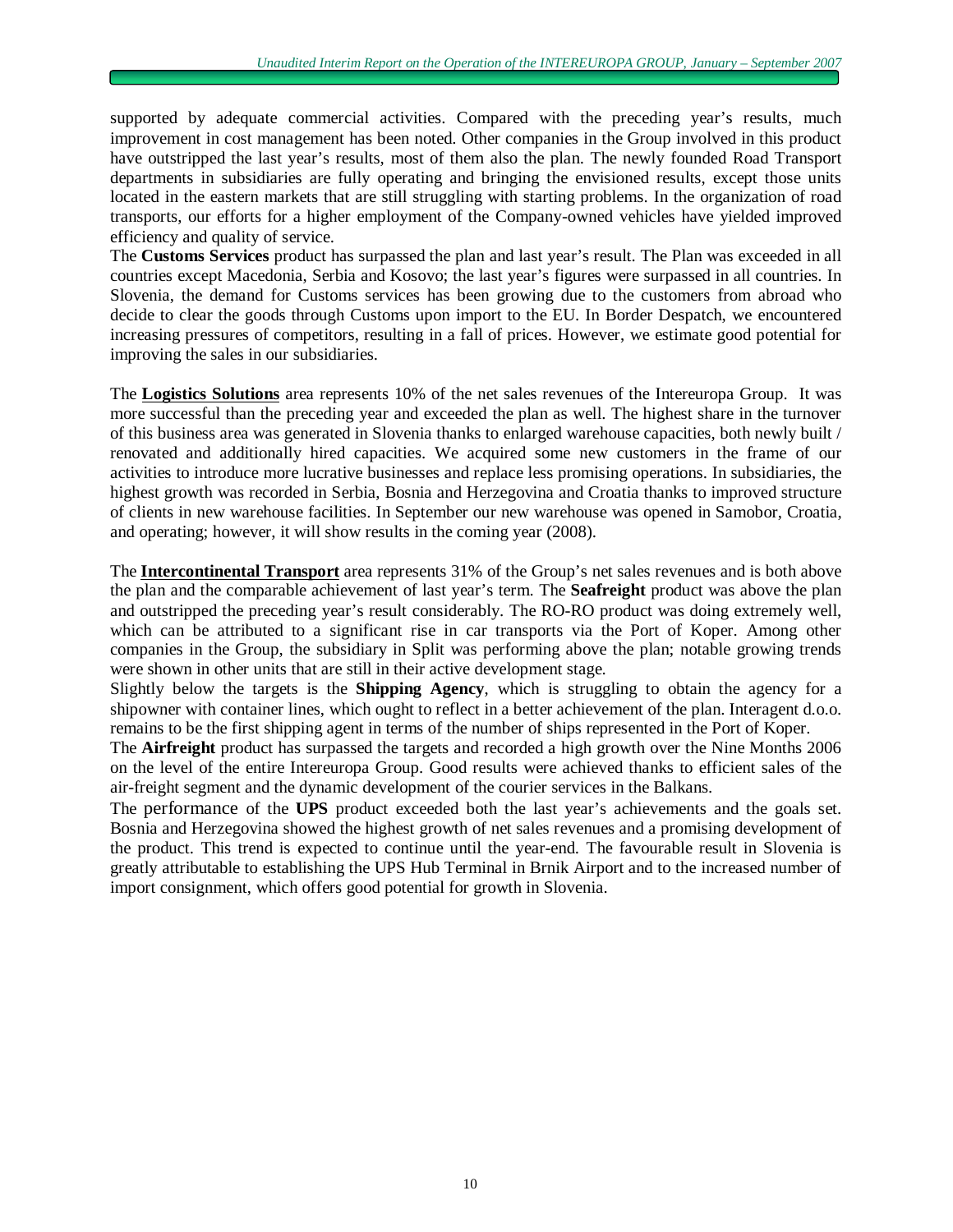# **1.2. Financial result**

During the Nine-Months 2007, the Net Profit or Loss generated by the Intereuropa Group came to  $\epsilon$  26.2 million and exceeded the plan by 6.2%.

The operating result was  $\epsilon$  7.9 million and outstripped the preceding year's achievement by 30.3% or  $\epsilon$ 1.8 million. Despite that, it did not meet the plan. The earnings before interest, tax and depreciation (EBITDA) came to  $\epsilon$  17.4 million and was almost on the planned level; with its 22.4% rise over the comparable term a year ago, or  $\epsilon$ 3.2 million, the performance was remarkable nevertheless.

The sales efficiency was planned to improve by 3 percent over the preceding year, which was achieved. Also the added value per employee was improved by 6 percent and nearly achieved the plan in the reporting period.

*Tables: Financial results of the Intereuropa Group for January-September2007, in thousand*  $\epsilon$ 

| <b>Item / Index</b>                    | <b>Jan-Sep</b><br>2007 | Plan<br>2007 | <b>Jan-Sep</b><br>2006 | <b>Index</b><br>$2007$ /plan | <b>Index</b><br>2007/2006 |
|----------------------------------------|------------------------|--------------|------------------------|------------------------------|---------------------------|
| Net sales revenues                     | 181.091                | 181.412      | 160.200                | 100                          | 113                       |
| EBITDA*                                | 17.426                 | 17.674       | 14.237                 | 99                           | 122                       |
| <b>Operating Profit or Loss</b>        | 7.853                  | 8.189        | 6.027                  | 96                           | 130                       |
| Net profit or loss                     | 26.150                 | 24.626       | 6.347                  | 106                          | 412                       |
| Net sales revenues per employee/ month | 8,674                  | 8,686        | 8,393                  | 100                          | 103                       |
| Value added per employee/ month        | 2,408                  | 2,425        | 2,282                  | 99                           | 106                       |

*\* EBITDA: Earnings Before Interest, Taxes, Depreciation and Amortisation* 

| <b>Item / Index</b>                      | 30.09.<br>2007 | Plan<br>31.12.2007 | 31.12.<br>2006 | <b>Index</b><br>$2007$ /plan | <b>Index</b><br>2007/2006 |
|------------------------------------------|----------------|--------------------|----------------|------------------------------|---------------------------|
| Balance Sheet Total*                     | 405.032        | 294.198            | 289.777        | 138                          | 140                       |
| $Capital*$                               | 181.453        | 180.128            | 181.340        | 101                          | 100                       |
| Short-term assets/short-term liabilities | 0,81           | 1,02               | 1,30           | 79                           | 62                        |
| Net Return on Equity (yearly basis) **   | 16,6%          | 16.0%              | 4,9%           | 104                          | 338                       |

*\* as of the last day of the reporting period \*\* average capital of the report. period*

On the yearly level, the Net Return On Equity was 16.6% and above the plan. It surpassed the last year's profitability by more than three times, which is attributed to the sale of the interest in Banka Koper d.d. If this transaction be excluded, the net return on equity would be 4.2% p.a.

The value of the balance sheet total of  $\epsilon$ 405 million was 40% higher than at the beginning of the year. On the Assets side, there was a rise recorded in fixed assets - by  $\epsilon$ 91 million (or by 60%), in long-term financial investments by  $\epsilon$ 14 million (or 111%), and in short-term operating receivables by  $\epsilon$ 9 million (or 14%). On the Liabilities side, we can see increased indebtedness in the amount of € 105 million (or by 208%). The share of equity in assets (45%) and the Current Ratio (short-term assets/ short-term liabilities) reflect increased borrowings, resulting from high investments in emerging markets in accordance with the corporate development strategy.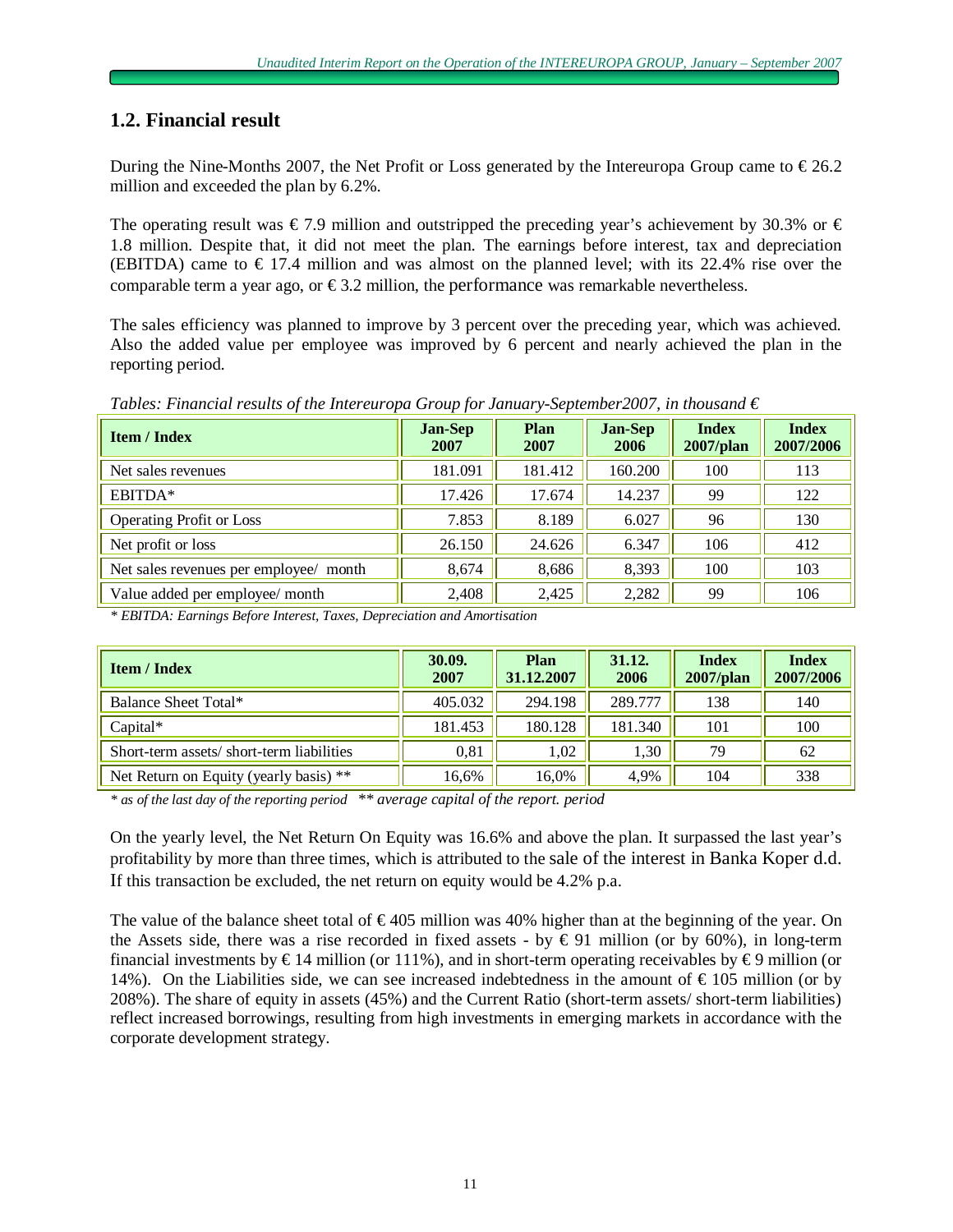# **1.3. Investments in Fixed Assets**

In the first Nine Months 2007, the investments in fixed assets realized by the **Intereuropa Group** totalled  $\epsilon$  100,445 thousand, thereof 91,714 thousand in real estate and 8,731 thousand in equipment. The annual plan of investments was completed at the rate of 77.4 %.

| <b>Company</b>      | <b>Real estate</b> |                    | <b>Equipment</b> |                    | <b>TOTAL</b> |                    | $\frac{0}{0}$        |
|---------------------|--------------------|--------------------|------------------|--------------------|--------------|--------------------|----------------------|
|                     | Plan               | <b>Realization</b> | Plan             | <b>Realization</b> | <b>Plan</b>  | <b>Realization</b> | of annual<br>realiz. |
| Intereuropa d.d.    | 36.030             | 28.262             | 3.383            | 954                | 39.413       | 29.216             | 74,1                 |
| <b>Subsidiaries</b> | 74.792             | 63.452             | 15.593           | 7777               | 90.385       | 71.229             | 78,8                 |
| <b>Group TOTAL</b>  | 110.822            | 91.714             | 18.977           | 8.731              | 129.799      | 100.445            | 77,4                 |

*Table: Overview of Investment in January-September 2007 in € thousand*

The investments in fixed assets undertaken by the Parent Company **Intereuropa d.d.** amounted to € 29,216 thousand. The greatest investment of the reporting period was the purchase of land and the project for the construction of logistics centre in Moscow, worth  $\epsilon$  27 million. In addition to that, the Parent Company has renovated and restored several facilities in the Logistics Solutions, completed the renovation and purchase of the equipment in Celje Branch, and acquired new forklift trucks.

**Subsidiaries** invested  $\epsilon$ 71,229 thousand in fixed assets. The highest investment of the reporting period was the purchase and development of land for a car terminal in Intereuropa-East d.o.o., Moscow, worth € 52 million. This company has greatly increased its vehicle fleet by purchasing ten new truck and trailer combinations, and ten head truck and semi-trailer combinations ( $\epsilon$ 2.8 millon). In the same period we increased our warehouse capacities in Samobor, Croatia ( $\epsilon$  6 million), in Dobanovci, Serbia ( $\epsilon$  4.4 million) and in Bosnia and Herzegovina. Worth mentioning among other large investments are: the purchase of ten freight vehicle compositions in our subsidiary ZTS d.o.o. Uzhgorod  $(\epsilon 1.4 \text{ million})$ , fifteen truck and trailer combinations and five car carrier compositions in Intereuropa Transport d.o.o. ( $\epsilon$ 2.2) million).

# **1.4. Human Resources Management**

# **Employment trends**

As of 30 September 2007, there were 2,487 employees in the Group, or 165 (7%) more than at the year end 2006. In the Slovenian part of the Group the increase was 1%, in Croatia 8%, but the highest rise was recorded in other countries – with 26% more staff members than at the beginning of the year: Bosnia and Herzegovina, the Ukraine and Croatia (Zagreb).

| <b>Country</b>  | 30.09.2007 | 31.12.2006 | <b>Variance</b><br>30.09.07-<br>31.12.06 | <b>Index</b><br>sep/dec |
|-----------------|------------|------------|------------------------------------------|-------------------------|
| Slovenia        | 1.319      | 1.309      | 10                                       | 101                     |
| Croatia         | 654        | 605        | 49                                       | 108                     |
| Other countries | 514        | 408        | 106                                      | 126                     |
| <b>TOTAL</b>    | 2.487      | 2.322      | 165                                      | 107                     |

*Table: Employees in the Intereuropa Group according to countries*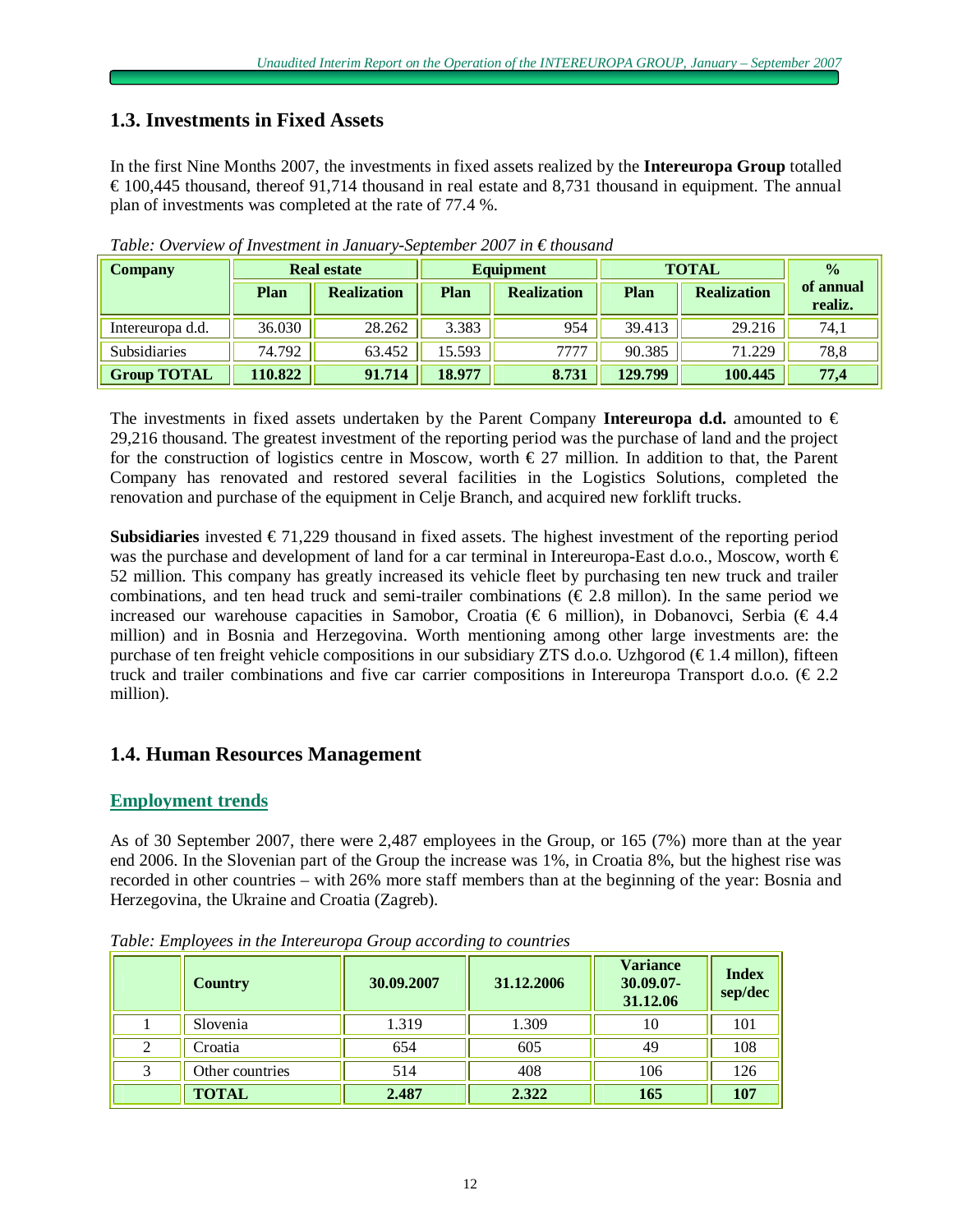# **Human Resources Development**

| Plan<br>jan-sep 2007 | <b>Actual</b><br>jan-sep 2007 | <b>Index</b><br><b>Actual/plan</b> | Actual/<br>zap. | No. of<br>hours | No. of<br>hours<br>/empoyee |
|----------------------|-------------------------------|------------------------------------|-----------------|-----------------|-----------------------------|
| 225.000              | .44.385                       | 64                                 | 59.84           | 26.057          | 10.61                       |

*Table: Education and Training in the Intereuropa Group, in*  $\epsilon$ 

In the reporting period, more than one half of the employees in the Intereuropa Group were included in various forms of training to acquire new knowledge and skills. Compared with the first half-year, the Group's investment per employee rose by 44% and reached  $\epsilon$  59.84. Before the year-end are scheduled two more courses: the Intereuropa Advanced School of Management, to be attended by some 50 participants from the entire Group, and the School of Business Logistics, to be held in Zagreb.

In our companies in **Slovenia**, the average hours spent in training/ education per employee was 11.

In the Parent Company we implemented the largest part of training forms on logistics, occupational safety, Customs broking, dangerous goods handling, special transports and in the field of HACCP. In addition to those, our staff was also involved in language courses, marketing and supporting activities (finance, accounting, recruiting). Pre-employment induction seminars were attended by 309 employees. However, most of our time and efforts were dedicated to the testing of the IT System – the ISPRO project application (Sales Process Support Project), performing the initial settings and the preparation of data. The training of end users for the application is not concluded yet. The number of participants – application users to be included in this training is expected to increase.

In our companies based in **Croatia**, the average hours spent in training/ education per employee was 14. The majority of employees were involved in the Occupational Safety programmes. The remaining training programmes were organised for fork-lift operators, courses on foreign languages, and the School of business logistics. Some 500 hours of training focused on the transfer of internal knowledge in the segments of Groupage, Seafreight and Airfreight, Warehousing, Customs service, and the organization of Road and Railway transport.

In our companies located in **other countries,** the training covered transport organization, language courses, ADR handling (dangerous goods), customs broking, UPS, finance and accounting.

# **Occupational Safety and Heal**

In the relevant Nine Months, 210 employees were referred to a preliminary preventive, periodical or special medical check. In the frame of preventive control, there were six inspections carried out in the Parent Intereuropa d.d. and subsidiary Intereuropa Transport d.o.o., concentrating mainly on the injuryreporting techniques. The inspection did not reveal any deficiency.

Until 30 September 2007, we dealt with 17 incidents at work, one of the injuries was severe – caused by a technical defect of a fork-lift truck. In the same term last year, there were 22 incidents at work, two of them were severe. The analysis of injuries revealed that the human factor was the most frequent cause of injuries.

In the throughput warehouse in Ljubljana, winter ecological measurements were taken and showed that the micro-climatic conditions were normal. Better illumination has to be provided for in the new throughput warehouse and in some other workplaces.

# **Concern for Employees - Investing in HR standard and satisfaction**

There are 1,091 employees in Slovenia included in the Pension Plan for the additional collective voluntary pension insurance. Financial aid is organised and allocated to the employees and their families, if required. With 60% occupancy, our holiday facilities were better used (by 13%) than a year ago.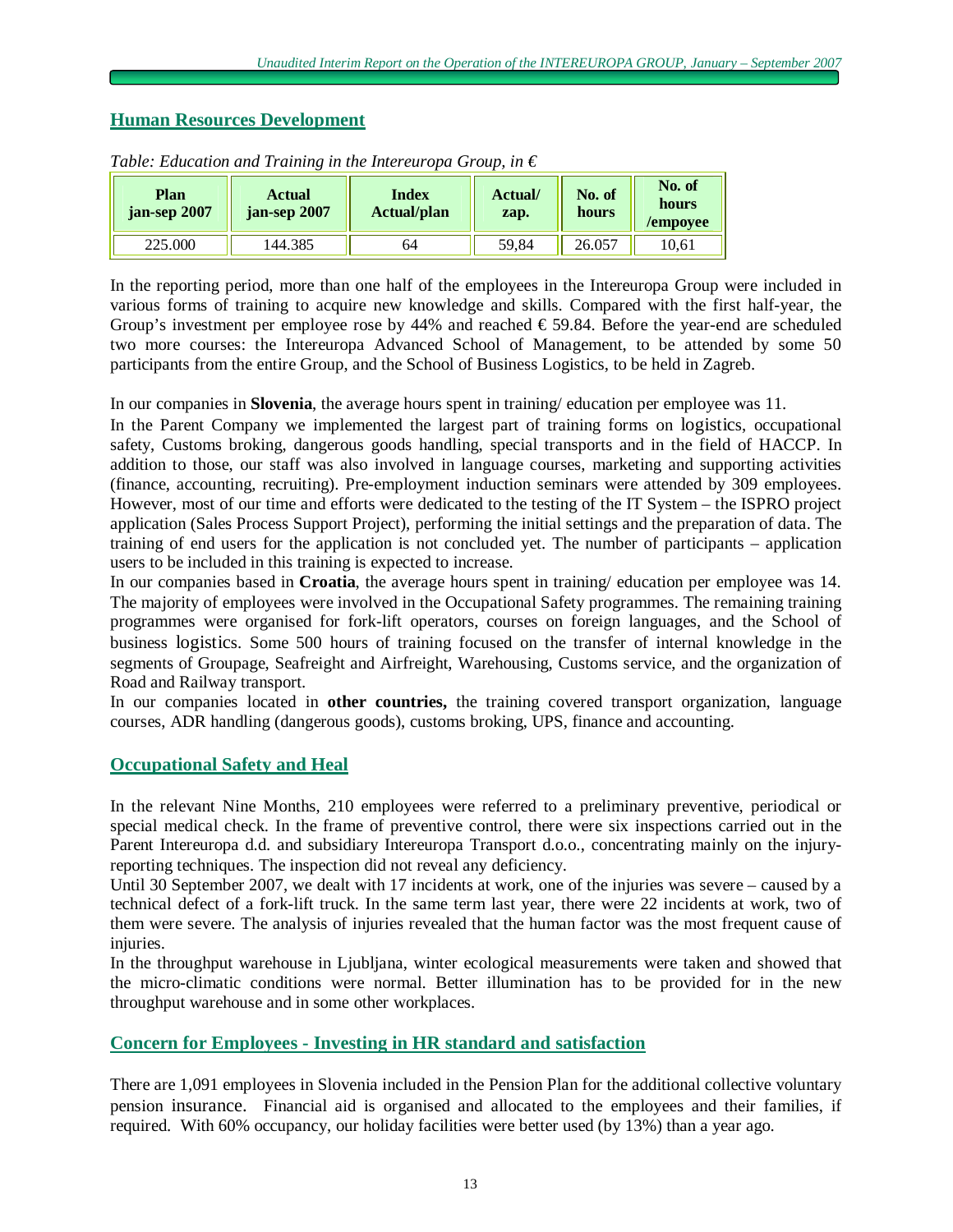San Simon, Izola was the venue of our celebration of the 60<sup>th</sup> Anniversary of Intereuropa, attended by 750 - 800 employees, mostly coming from Slovenia, in addition to some invited guests. In the Slovenian part of the Group, the average reward  $(\epsilon 15)$  for each year of service in Intereuropa was paid out.

We took part in an opinion poll on the reputation of Slovenian employers and labour market was made by the company Moje Delo d.o.o. The rating of the best Slovenian enterprises was measured on a representative sample of more than 8,000 Slovenian respondents. The results placed us at the  $45<sup>th</sup>$  place among some 140 companies involved in the poll. In the Transport segment, we were ranked as second from 5 companies involved. The corporate reputation rating of our company points to a rather strong employer brand.

# **1.5. Total Quality Management**

### **Business Excellence**

At the beginning of this year, the Metrology Institute of the Republic of Slovenia invited us to take part in the Award for business excellence in the Republic of Slovenia. In a meeting with the Metrology Institute of the Republic of Slovenia we were instructed on the terms of participating in the Business Excellence Award of the Republic of Slovenia (PRSPO). After having taken part in the seminar on self-assessment according to the business excellence model, we started working on this model.

### **Internal quality of service auditing**

Faced with a shortage of internal quality auditors, we organised an initial and refreshment course for internal auditors, with 15 employees from various subsidiaries attending.

In March, the internal management audit was completed in Koper (of Intereuropa d.d.) and in Zagreb (Intereuropa, Logističke usluge, d.o.o., Zagreb), and in May, the audit was conducted in Interagent d.o.o. We used the findings by internal audits to introduce improvements in individual business processes. In the second half-year, the auditing on essential or fundamental processes was launched.

### **External quality of service audit**

In April, the external audit was conducted in three certified companies (Intereuropa d.d., Intereuropa Transport d.o.o., Koper and Intereuropa Logističke usluge, d.o.o. Zagreb). There was only one noncompliance found and 31 recommendations issued. We responded to the non-compliance case in the threemonth term to the certification authority SIQ, and we are still dealing with the recommendations received. In April was held an inspection – the verification of the HACCP system in the branches of the Logistics Solutions area of Intereuropa d.d..

### **Establishing the Quality Management System Intereuropa RTC d.d., Sarajevo**

Among the more relevant activities in the reporting period, we should mention the initiation of the Project Introducing the Quality Management in Intereuropa RTC d.d. Sarajevo. We expect it to become the fifth company in our Group with certification by the end of the year 2007.

### **Change to Corporate Vision and Strategy on Quality Management**

A significant novelty is the changed corporate vision and strategy on Quality Management in the Parent Company. Under the present view, the quality management was mostly related to the ISO 9001 Standard; the new vision also covers the environmental protection, food safety, occupational health and safety, and integrates all these segments into the so-called integrated operating system, SHEQ (Safety, Helth, Environment, Quality). Having decided for the SHEQ, Intereuropa is going hand in hand with the trends set by large logistics providers.

Another significant change is the transfer of the Quality Management system to subsidiaries. After the subsidiary Intereuropa, Logističke usluge, d.o.o., Zagreb, was certified in 2003, the QM system was not further spread out. Some three years later, the quality management system is expanding to Intereuropa RTC d.d., Sarajevo, and the certification process will be resumed next year.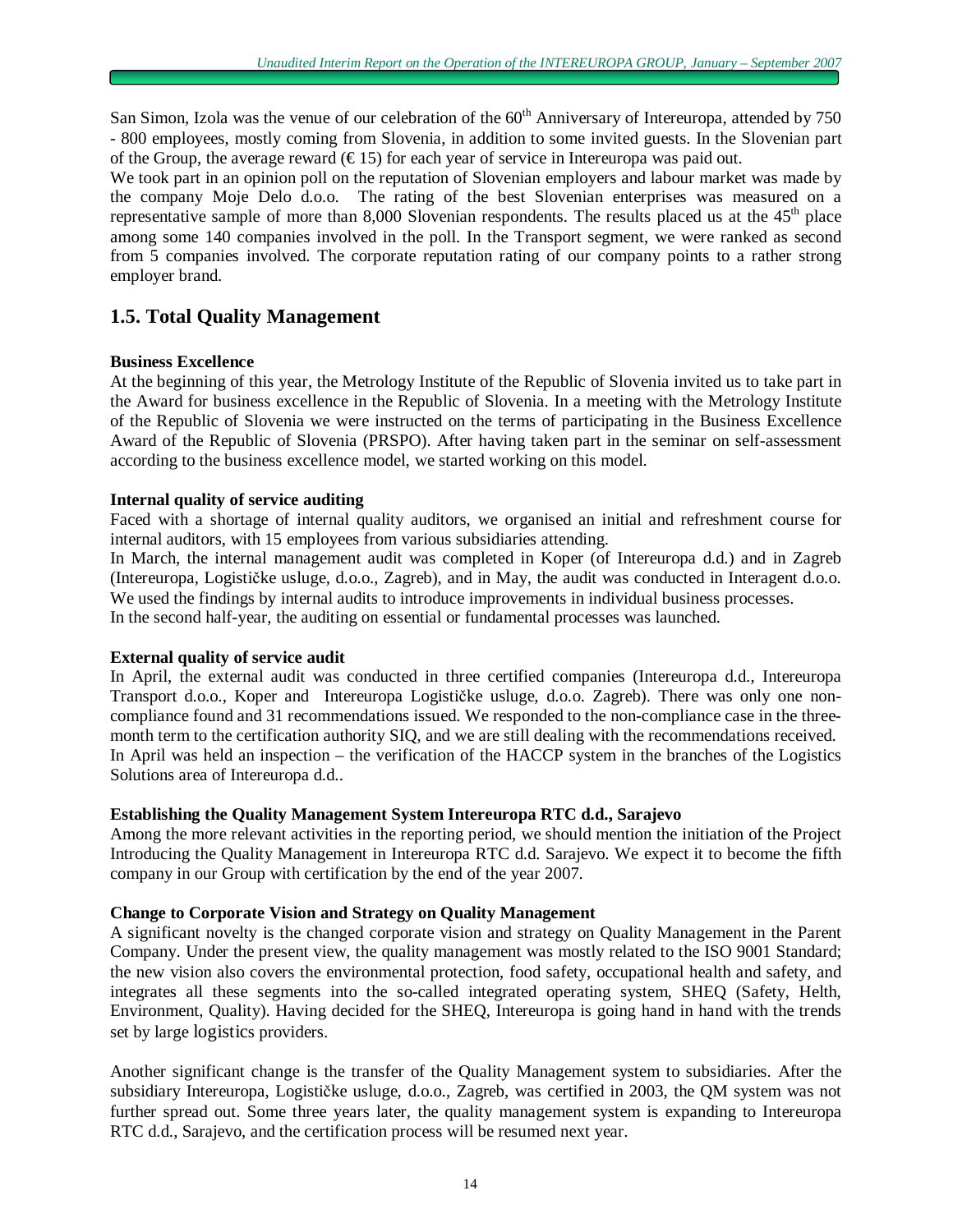# **1.6. Creating Value for Shareholders**

# **Share Trading**

The average price if Intereuropa share has levelled off after its rapid growth in the first half-year, recording a decline. In the Nine Months, the IEKG share was up by 56.9%. Over this term, the Slovenian Stock Exchange Index (SBI) rose by 84.6%.

Based on the growth and expansion of the Intereuropa Group towards Southeast and East of Europe, the positive rating by stock exchange analysts has improved the trust of shareholders in the Intereuropa share, viewing as a safe and profitable investment.

The total turnover with the Intereuropa share in the Nine Months 2007 came to EUR 62.7 million, or 313 thousand per day on average. Trading comprised 1,631,021 IEKG shares, or 20.6% of all Intereuropa shares.

Market capitalisation on the last day of the reporting period was EUR 344,703 thousand, while the market value of the share was EUR 43.62. The book value of the share<sup>2</sup> as of the cut-off day was EUR 20.72. The Net Profit per Share Ratio<sup>3</sup> in the reporting period came to EUR 3.04 per share. On the yearly level, this ratio amounts to EUR 3.18 per share; if the effect of the sale of the participation in Banka Koper d.d. is excluded, the ratio comes to EUR 0.58 per share.



*Figure: Movements of average prices and trading with IEKG shares, and the SBI20 Index in the period from January to September 2007* 

 $\overline{a}$ 

 $2$  Capital at the end of accounting period/ number of no-par value shares

<sup>&</sup>lt;sup>3</sup> Net Profit or Loss/ number of no-par-value shares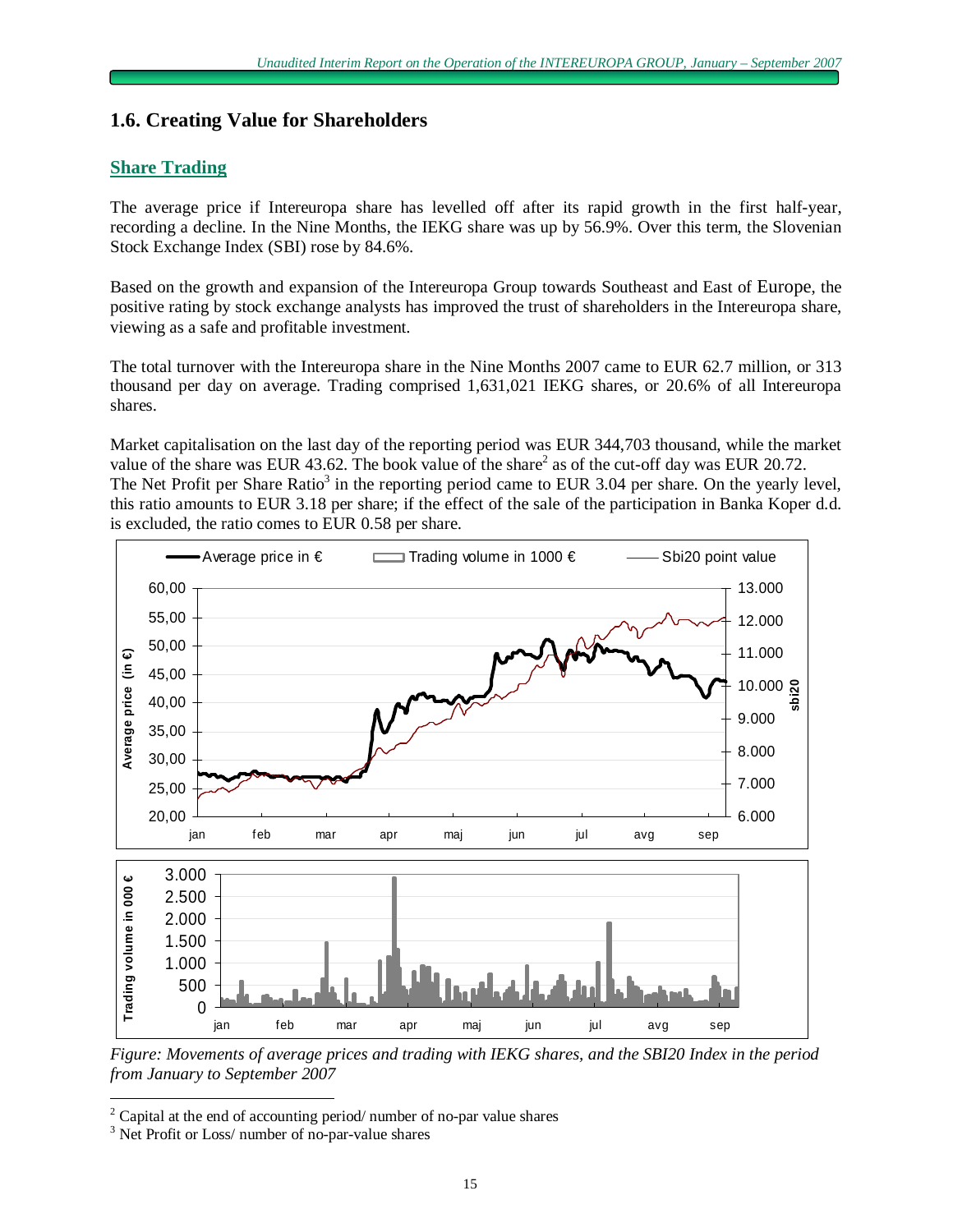# **Ownership structure**

On 30 September, there were 5,412 shareholders entered in the Share Register of Intereuropa d.d., or 1,086 shareholders more than on  $31<sup>st</sup>$  December 2006. Although the number of natural persons as shareholders is rising, the opposite trend can be seen in the employees. As of 30.09.2007, they have a 6.7% share in the equity structure, whereas at the end of year 2006, they held 7.7% of IEKG shares.

Among the top five shareholders, there was a major change in the shareholder Istrabenz d.d. who sold its entire shareholding (3.64%, or 287,993 IEKG shares to Banka Celje d.d.

Since 31<sup>st</sup> December 2006, foreign investors have improved their share by 2.45% to reach 3.23% as at 30 September 2007.

|                                       | 30.09.2007              |                   |                         | 31.12.2006        |                             | <b>Number</b><br>of shareh. |
|---------------------------------------|-------------------------|-------------------|-------------------------|-------------------|-----------------------------|-----------------------------|
|                                       | no. of<br><b>shares</b> | Share-<br>holding | no. of<br><b>shares</b> | Share-<br>holding | sep07/<br>dec <sub>06</sub> | as of<br>30.9.07            |
| Natural persons                       | 1.769.350               | 22,39%            | 1.654.055               | 20,93%            | 107                         | 5.185                       |
| - thereof, employees                  | 529.901                 | 6,71%             | 606.301                 | 7,67%             | 87                          | 500                         |
| Luka Koper d.d. (Port of Koper Corp.) | 1.960.513               | 24,81%            | 1.960.513               | 24,81%            | 100                         |                             |
| Enterprises                           | 243.727                 | 3,08%             | 493.117                 | 6,24%             | 49                          | 158                         |
| Financial companies                   | 2.676.135               | 33,86%            | 2.532.540               | 32,05%            | 106                         | 62                          |
| Kapitalska družba d.d. *              | 777.762                 | 9,84%             | 787.262                 | 9,96%             | 99                          | 5                           |
| Slovenska odškodninska družba d.d.    | 474.926                 | 6,01%             | 474.926                 | 6,01%             | 100                         |                             |
| <b>TOTAL</b>                          | 7.902.413               | 100,00%           | 7.902.413               | 100,0%            |                             | 5.412                       |

*Table: The shareholders structure as of 30.09.2007* 

*\* Includes KSPPS, KVPS and SODPZ, PPS (First Pension Fund)* 

*Table: Major shareholders as of an 30.09.2007* 

|     | <b>Shareholder</b>                         | 30.09.2007              |                   | 31.12.2006              | <b>Index</b>      |                             |
|-----|--------------------------------------------|-------------------------|-------------------|-------------------------|-------------------|-----------------------------|
|     |                                            | no. of<br><b>shares</b> | Share-<br>holding | no. of<br><b>shares</b> | Share-<br>holding | sep07/<br>dec <sub>06</sub> |
| 1.  | LUKA KOPER, D.D.                           | 1.960.513               | 24,81%            | 1.960.513               | 24,81%            | 100                         |
| 2.  | KAPITALSKA DRUŽBA, D.D.                    | 719.797                 | 9,11%             | 719.797                 | 9,11%             | 100                         |
| 3.  | SLOVENSKA ODŠKODNINSKA<br>DRUŽBA D.D.      | 474.926                 | 6,01%             | 474.926                 | 6,01%             | 100                         |
| 4.  | INFOND ID, D.D.                            | 345.969                 | 4,38%             | 348.139                 | 4,41%             | 99                          |
| 5.  | BANKA CELJE d.d.                           | 287.993                 | 3,64%             | $\Omega$                |                   |                             |
| 6.  | NFD 1 DELNIŠKI INVESTISIJSKI<br>SKLAD D.D. | 224.872                 | 2,85%             | 94.854                  | 1,20%             | 237                         |
| 7.  | ZAVAROVALNICA TRIGLAV, D.D.                | 213.640                 | 2,70%             | 213.640                 | 2,70%             | 100                         |
| 6.  | VS TRIGLAV STEBER I, D.D.                  | 171.506                 | 2,17%             | 232.776                 | 2,95%             | 74                          |
| 9.  | VS PROBANKA GLOBALNO<br>NALOŽBENI SKLAD    | 170.000                 | 2,15%             | 257.987                 | 3,26%             | 66                          |
| 10. | KD RASTKO, delniški vzajemni sklad         | 123.117                 | 1,56%             | 130.626                 | 1,65%             | 94                          |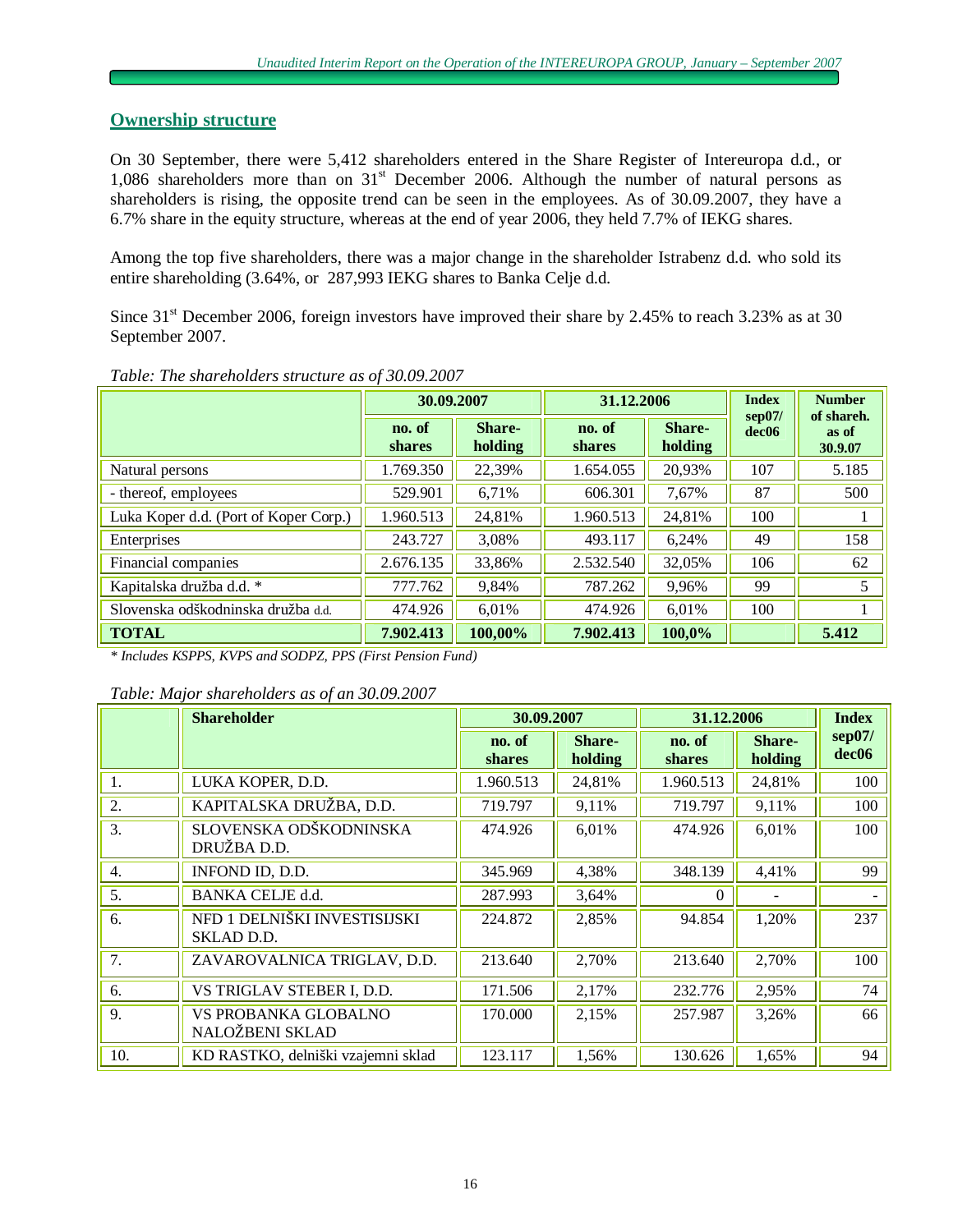| <b>Managing Board</b>                                       | no. of shares | Share-<br>holding |
|-------------------------------------------------------------|---------------|-------------------|
| ANDREJ LOVŠIN, M.A., President of Managing Board            | 49.650        | 0,628 %           |
| MARKEŽIČ ZVEZDAN, Deputy President of Managing Board        | 3.094         | 0,039 %           |
| JONKE ONDINA, Member of Man.Board-Human Resources Executive | 3.080         | 0,039 %           |
| <b>Superisory Board</b>                                     | no. of shares | Share-<br>holding |
| NEVIJA PEČAR Deputy President of Supervisory Board          | 4.185         | 0,053 %           |
| VINKO REBULA, Member of Suprevisory Board                   | 450           | 0,006 %           |

*Tables: Shares held by members of Managing Board and Supervisory Board, as of 30.09.2007* 

### **Own shares**

Intereuropa d.d. does not have its own share portfolio.

The Company does not have any authorized capital and has not increased its share capital stock.

# **Dividend policy**

In the Corporate Development Plan, the Managing Board of Intereuropa d.d. has declared a stable, longterm policy for paying dividend.

This year's dividend was paid out on 31 August 2007 in the amount of SIT 200.00 ( $\epsilon$ 0.83) gross per share.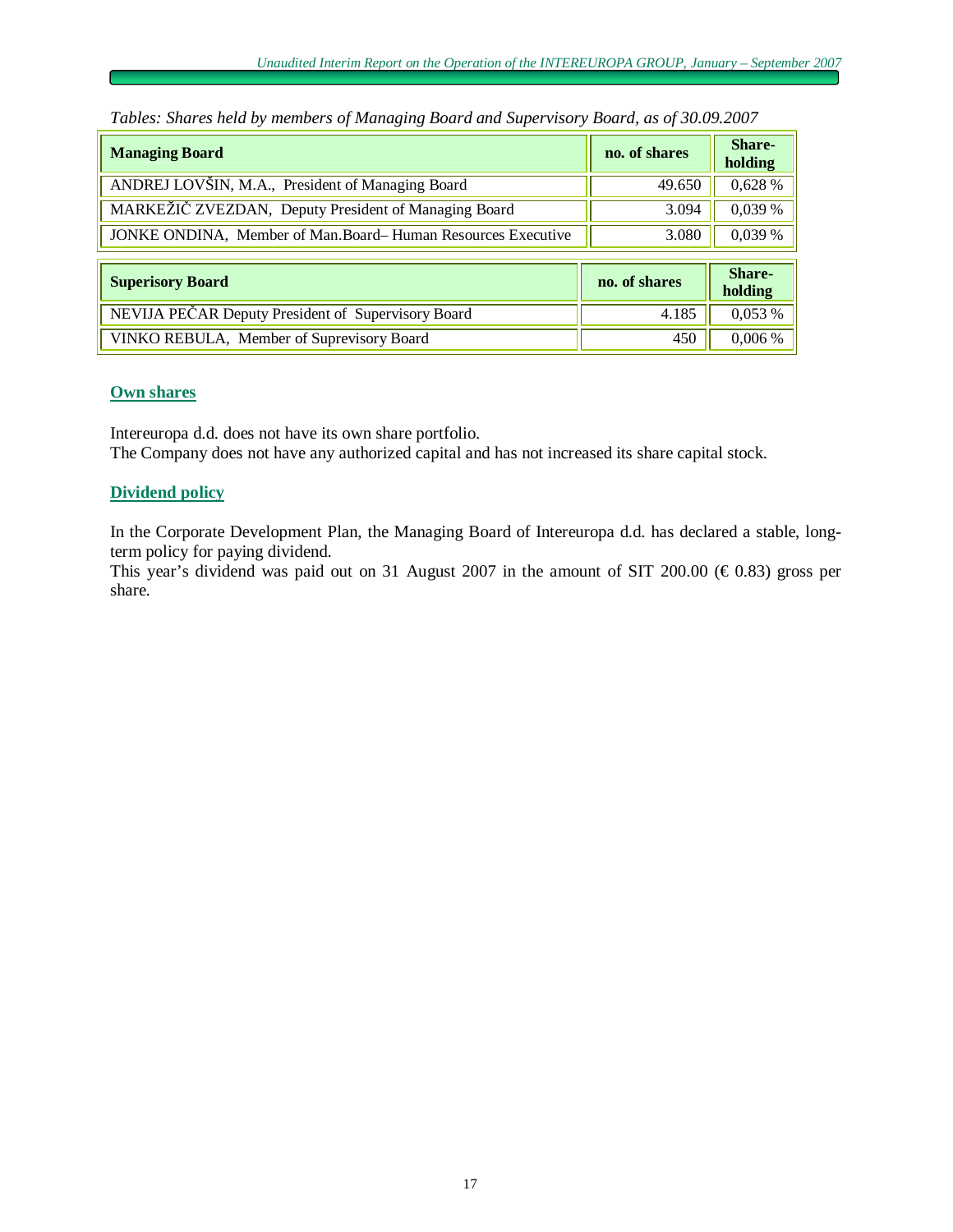# *2. OPERATION OF THE COMPANY INTEREUROPA d.d.*

| <b>Item / Index</b>                    | <b>Jan-Sep</b><br>2007 | <b>Plan 2007</b> | <b>Jan-Sep</b><br>2006 | <b>Index</b><br>$2007$ /plan | <b>Index</b><br>2007/2006 |
|----------------------------------------|------------------------|------------------|------------------------|------------------------------|---------------------------|
| Net sales revenues                     | 105.087                | 98.059           | 90.067                 | 107                          | 117                       |
| <b>Continental Transport</b>           | 36.683                 | 37.337           | 33.180                 | 98                           | 111                       |
| <b>Logistics Solutions</b>             | 11.752                 | 11.029           | 10.959                 | 107                          | 107                       |
| <b>Intercontinental Services</b>       | 52.393                 | 45.586           | 41.713                 | 115                          | 126                       |
| Other services                         | 4.259                  | 4.108            | 4.215                  | 104                          | 101                       |
| EBITDA*                                | 7.041                  | 5.575            | 5.842                  | 126                          | 121                       |
| <b>Operating Profit or Loss</b>        | 3.505                  | 1.987            | 2.309                  | 176                          | 152                       |
| Net Profit or Loss                     | 23.987                 | 20.233           | 4.410                  | 119                          | 544                       |
| Net sales revenues per employee/ month | 12,793                 | 12,077           | 11,288                 | 106                          | 113                       |
| Value added per employee/month         | 2,811                  | 2,672            | 2,552                  | 105                          | 110                       |

| Tables: Operations of Intereuropa d.d. in January-September 2007, in thousand $\epsilon$ |  |  |  |  |
|------------------------------------------------------------------------------------------|--|--|--|--|
|                                                                                          |  |  |  |  |

*\* EBITDA: Earnings Before Interest, Taxes, Depreciation and Amortisation*

| <b>Item / Index</b>                    | 30.09.<br>2007 | Plan<br>31.12.2007 | 31.12.<br>2006 | <b>Index</b><br>$2007$ /plan | <b>Index</b><br>2007/2006 |
|----------------------------------------|----------------|--------------------|----------------|------------------------------|---------------------------|
| Balance Sheet Total*                   | 318.371        | 217.449            | 226.678        | 146                          | 140                       |
| $Capital^*$                            | 163.758        | 158.633            | 165.905        | 103                          | 99                        |
| Current assets/Short-term liabilities. | 0,69           | 0,88               | 1,46           | 78                           | 47                        |
| Net Return on Equity (yearly level) ** | 16,4%          | 14.0%              | 3,7%           | 117                          | 448                       |

*\* as of the last day of the reporting period \*\* average capital of the report. period*

Basic findings on the operations of Intereuropa d.d. in the period January – September 2007:

- **Net sales revenues**  $\epsilon$  105.1 million exceed the plan target by 7% and rose 17% above the comparable period in 2006. In the business segments structure, the net sales revenues surpassed the plan in two segments - Logistics Solutions and Intercontinental Services, whereas the Continental Transport was 2% below the plan, and by 2 percentage points better than in the first half-year, which points to a positive trend.
- The **Operating result** of €3.5 millon was 76% above the plan for the reporting period. That can be primarily attributed to the improved sales and productivity, changes to the sales structure and cost management (direct costs and expenses for the allowances for current assets).
- The **Net Profit or Loss** of  $\epsilon$  24.0 million surpassed the plan by 19% and outstripped the result achieved in the last year's term by several times. In the reporting period we generated  $\epsilon$ 23.4 million of financial revenues by the sale of our interest in Banka Koper d.d., which considerably improves the net profit or loss and net return on equity.
- **Net Return On Equity** was 16.4% p.a., which is 2.4 percentage point above the Plan and by 13.7 percentage point better than last year's result. If the profit from the sale of the interest in Banka Koper d.d. is excluded, the net return on equity would be 4.2% p.a.
- The **employee-related indexes** show that sales efficiency and added value per employee were slightly improved over the last year's achievements and the plan.
- In the structure of Liabilities, the **share of equity (capital)** representing 51%, and the **current ratio** at 0.69 resulted from borrowings to service high investment cycle in line with the corporate development strategy of the Intereuropa Group.

We regard the financial results of Intereuropa d.d. as successful and the Company is expected to accomplish the targets by the year-end.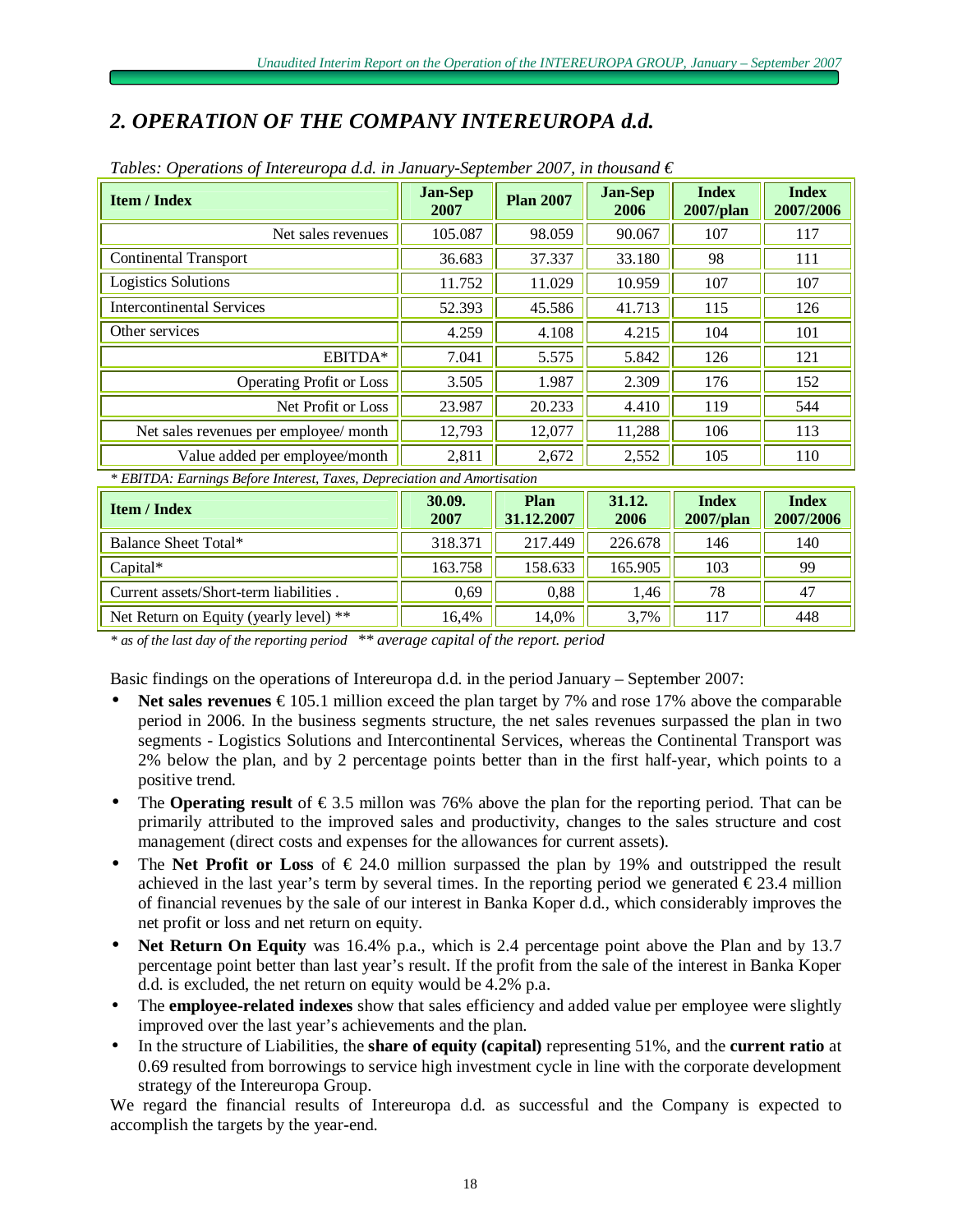# **C. FINANCIAL REPORT**

The financial statements of the Parent Company and the consolidated financial statements for the Group are prepared in accordance with the law and the International Financial Reporting Standards (IFRS).

The same accounting guidelines were applied in the consolidated financial statements as in those of the Parent Company, as indicated in the Accounting Report for the financial year 2006.

As of 30.09.2007, the Intereuropa Group comprised the controlling company Intereuropa d.d. and the members (subsidiaries /controlled companies), as follows:

| in 000 EUR                                                             | <b>Country of Registered</b><br>office | % of ownership<br>as of<br>30.9.2007 |  |  |
|------------------------------------------------------------------------|----------------------------------------|--------------------------------------|--|--|
| Companies directly controlled by the Parent Company Intereuropa d.d.   |                                        |                                      |  |  |
| Intereuropa Transport, d.o.o., Koper                                   | Slovenia                               | 100                                  |  |  |
| Interagent, d.o.o., Koper                                              | Slovenia                               | 100                                  |  |  |
| Intereuropa IT, d.o.o., Koper                                          | Slovenia                               | 100                                  |  |  |
| Interzav, d.o.o., Koper                                                | Slovenia                               | 71,28                                |  |  |
| Intereuropa, Logističke usluge, d.o.o., Zagreb                         | Croatia                                | 99,96                                |  |  |
| Intereuropa sajam, d.o.o., Zagreb                                      | Croatia                                | 51,00                                |  |  |
| Intereuropa Skopje, d.o.o., Skopje                                     | Macedonia                              | 99,56                                |  |  |
| Intereuropa RTC, d.d., Sarajevo                                        | Bosnia in Herzegovina                  | 89,29                                |  |  |
| Intereuropa-East, d.o.o., Moscow                                       | Russia                                 | 100                                  |  |  |
| A.D.Intereuropa logističke usluge, Belgrade                            | Serbija                                | 73,62                                |  |  |
| Intereuropa S.A.S., Saint Pierre de Chandieu                           | France                                 | 67,60                                |  |  |
| TEK ZTS d.o.o., Uzhgorod                                               | Ukraine                                | 66,67                                |  |  |
| Schneider & Peklar GmbH, Wien                                          | Austria                                | 100                                  |  |  |
| Intereuropa Transport & Spedition GmbH, Troisdorf                      | Germany                                | 90,48                                |  |  |
| Intereuropa Kosova L.L.C., Prishtina                                   | Kosovo                                 | 90,00                                |  |  |
| Companies indirectly controlled by the Parent Company Intereuropa d.d. |                                        |                                      |  |  |
| Intereuropa Transport dooel, Skopje                                    | Macedonia                              | 99,56                                |  |  |
| Itar, d.o.o., Zagreb                                                   | Croatia                                | 99,96                                |  |  |
| Intertrans d.o.o. Moscow                                               | Russia                                 | 100                                  |  |  |

At the half-year, the indirect subsidiary Itar d.o.o., Zagreb, was included in the consolidated financial statements of the Group for the first time; at the Nine Months cut-off date, the indirect subsidiary Intertrans d.o.o., Moscow was added.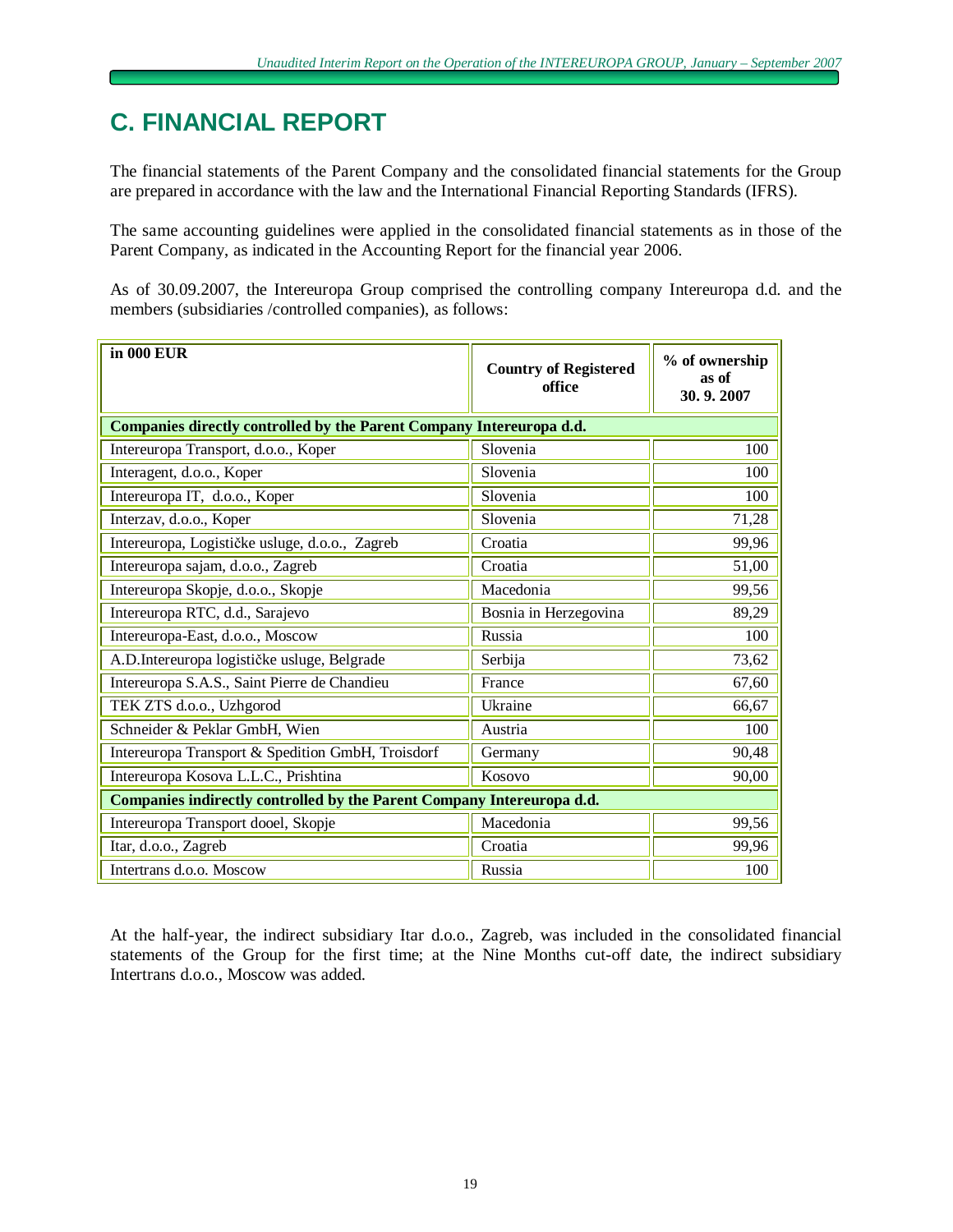# *1. FINANCIAL REPORT FOR THE INTEREUROPA GROUP*

# **1.1. Financial Statements of the Intereuropa Group**

# **INCOME STATEMENT OF INTEREUROPA GROUP for the reporting term 1 Jan – 30 Sep 2007**

|                                                                                             | January -        | January -        |       |
|---------------------------------------------------------------------------------------------|------------------|------------------|-------|
|                                                                                             | <b>September</b> | <b>September</b> | L     |
| lin 000 €                                                                                   | 2007             | 2006             | 07/06 |
| <b>1. NET SALES REVENUES</b>                                                                | 181.091          | 160.200          | 113   |
| 2. CAPITALISED OWN PRODUCTS AND SERVICES                                                    |                  | $\Omega$         |       |
| <b>3. OTHER OPERATING REVENUES</b>                                                          | 1.964            | 1.742            | 113   |
| 4. COST OF GOODS, MATERIAL AND SERVICES                                                     | 129.620          | 115.385          | 112   |
| <b>5. LABOUR COSTS</b>                                                                      | 32.843           | 29.314           | 112   |
| <b>6. DEPRECIATION AND AMORTIZATION</b>                                                     | 10.662           | 9.475            | 113   |
| a) Amortization and other intangible long-term assets write-downs and tangible fixed assets |                  |                  |       |
| write-offs                                                                                  | 9.573            | 8.210            | 117   |
| b) Current asstes revaluation and amortization adjustments                                  | 1.089            | 1.265            | 86    |
| 7. OTHER OPERATING EXPENSES                                                                 | 2.077            | 1.741            | 119   |
| 8. OPERATING PROFIT OR LOSS (1+2+3-4-5-6-7)                                                 | 7.853            | 6.027            | 130   |
| 9. FINANCIAL REVENUES FROM STAKES                                                           | 24.097           | 2.479            | 972   |
| 10. FINANCIAL REVENUES FROM LOANS GIVEN                                                     | 296              | 179              | 165   |
| 11. FINANCIAL REVENUES FROM OPERATING RECEIVABLES                                           | 889              | 1.014            | 88    |
| 12. FINANCIAL EXPENSES FROM FINANCIAL INVESTMENTS IMPAIRMENT AND                            |                  |                  |       |
| <b>WRITE OFFS</b>                                                                           |                  | 0                |       |
| 13. FINANCIAL EXPENSES FROM FINANCIAL LIABILITIES                                           | 2.378            | 985              | 241   |
| 14. FINANCIAL EXPENSES FROM OPERATING LIABILITIES                                           | 298              | 283              | 105   |
| 15. PROFIT OR LOSS FROM ORDINARY ACTIVITIES (8+9+10+11-12-13-14)                            | 30.452           | 8.431            | 361   |
| <b>16. OTHER REVENUES</b>                                                                   | $\Omega$         | $\theta$         |       |
| <b>17. OTHER EXPENSES</b>                                                                   | $\theta$         | $\theta$         |       |
| <b>18. NET PROFIT OR LOSS FROM EXTRAORDINARY ACTIVITIES (16-17)</b>                         | 0                | 0                |       |
| 19. Corporation tax                                                                         | 4.389            | 2.060            | 213   |
| 20. Deferred taxes                                                                          | $-87$            | 24               |       |
| 21.a Net profit or loss of the minority shareholders                                        | 264              | 283              | 93    |
| 21.b Net profit or loss of the majority shareholder (15+18-19-20-21.a)                      | 25.886           | 6.064            | 427   |
| 21. NET PROFIT OR LOSS FOR THE PERIOD (21.a+21.b)                                           | 26.150           | 6.347            | 412   |
| Basic net earnings per share (in $\bigoplus$ )                                              | 3,28             | 0,77             | 427   |
| Adjusted net earnings per share (in $\Theta$ )                                              | 3,28             | 0.77             | 427   |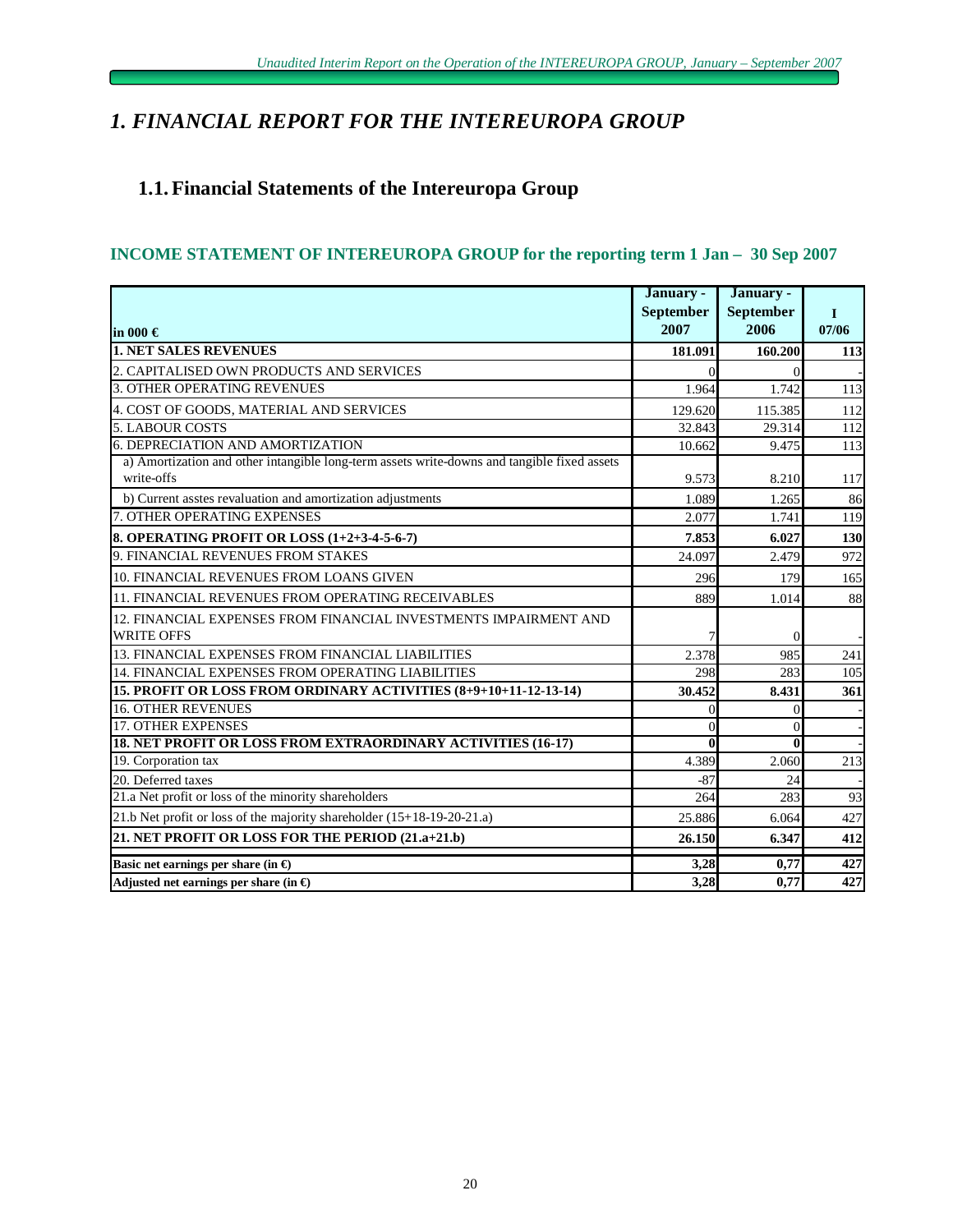# **BALANCE SHEET OF INTEREUROPA GROUP as of 30.09.2007**

| lin 000 €                                                                     | 30.9.2007      | 31.12.2006 | $\bf{I}$<br>07/06 |
|-------------------------------------------------------------------------------|----------------|------------|-------------------|
|                                                                               |                |            |                   |
| <b>ASSETS</b>                                                                 | 405.032        | 289.777    | <b>140</b>        |
| <b>A. LONG-TERM ASSETS</b>                                                    | 297.969        | 191.364    | 156               |
| I. Intangible assets and long-term active accrued items                       | 11.404         | 10.099     | 113               |
| II. Tangible fixed assets                                                     | 245.135        | 153.672    | 160               |
| III. Immovable property                                                       | 13.638         | 14.259     | 96                |
| IV. Long-term financial investments                                           | 27.285         | 12.931     | 211               |
| V. Long-term operating receivables                                            |                |            | 100               |
| VI. Deferred tax receivables                                                  | 505            | 401        | 126               |
| <b>B. SHORT-TERM ASSETS</b>                                                   | 101.016        | 95.620     | 106               |
| I. Assets available-for-sale                                                  | 1.417          | 26.437     | 5                 |
| II. Inventories                                                               | 77             | 79         | 97                |
| III. Short-term financial investments                                         | 2.903          | 4.376      | 66                |
| IV. Short-term operating receivables                                          | 69.891         | 61.195     | 114               |
| V. Cash                                                                       | 26.728         | 3.533      | 757               |
| <b>C. SHORT-TERM ACTIVE ACCRUED ITEMS</b>                                     | 6.047          | 2.793      | 217               |
| <b>LIABILITIES</b>                                                            | 405.032        | 289.777    | <b>140</b>        |
| <b>A. CAPITAL</b>                                                             | 181.453        | 181.340    | 100               |
| I. Called capital                                                             | 32.976         | 32.976     | 100               |
| II. Capital reserves                                                          | 49.403         | 49.403     | 100               |
| III. Profit reserves                                                          | 12.008         | 12.008     | 100               |
| <b>IV.</b> Revaluation surplus                                                | 6.050          | 25.516     | 24                |
| V. Net profit/loss brought forward                                            | 49.417         | 50.205     | 98                |
| VI. Net profit/loss for the financial year                                    | 25.886         | 6.387      | 405               |
| VII. Consolidation capital adjustment (exchanfe rate translation differences) | 2.186          | 1.379      | 159               |
| VIII. Capital of minority shareholders                                        | 3.527          | 3.466      | 102               |
| <b>B. PROVISIONS AND LONG-TERM PASSIVE ACCRUED ITEMS</b>                      | 3.085          | 2.997      | 103               |
| <b>C. LONG-TERM LIABILITIES</b>                                               | 95.900         | 31.804     | 302               |
| I. Long-term financial liabilities                                            | 92.562         | 27.482     | 337               |
| II. Long-term operating liabilities                                           | 2.000          | 480        | 417               |
| III. Deferred tax liability                                                   | 1.338          | 3.842      | 35                |
| <b>D. SHORT-TERM LIABILITIES</b>                                              | 124.594        | 73.636     | 169               |
| I. Liabilities included in disposal group                                     | $\overline{0}$ | $\Omega$   |                   |
| II. Short-term financial liabilities                                          | 62.488         | 22.853     | 273               |
| III. Short-term operating liabilities                                         | 62.106         | 50.783     | 122               |
| <b>E. SHORT-TERM PASSIVE ACCRUED ITEMS</b>                                    | $\bf{0}$       | $\bf{0}$   |                   |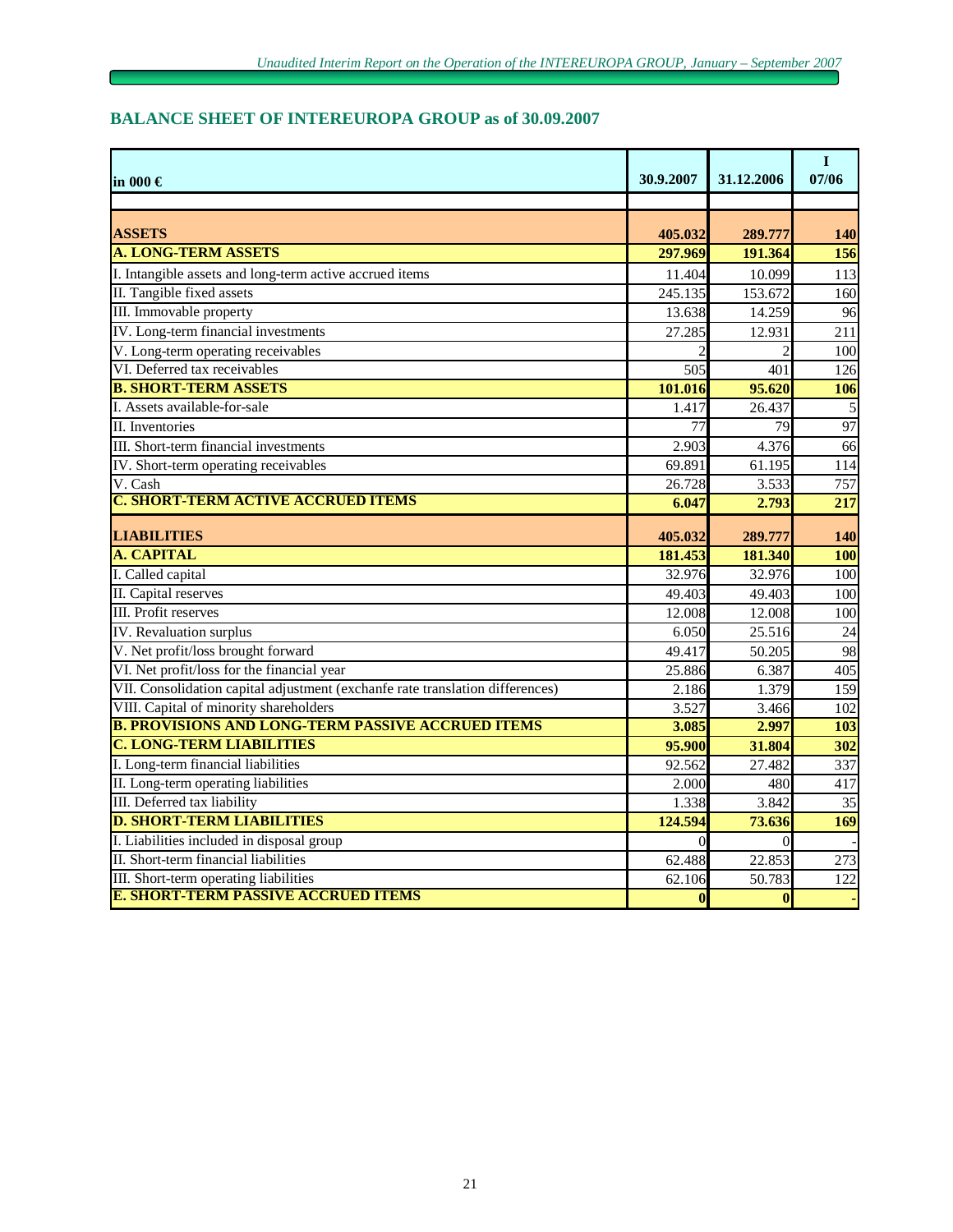# **1.2. Notes to Financial Statements of the Intereuropa Group**

# **a) Notes to the INCOME STATEMENT**

The **Net sales revenue** of Intereuropa Group of € 181,091 thousand was 13 % (or € 20,891 thousand) above the last year's result, while the **cost of goods, materials and services** were higher by 12 % (or  $\in$ 14,235 thousand).

**Other Operating Revenues** amounting to € 1,964 thousand comprise:

- $\emptyset$  Paid receivables for which the allowance was made in preceding years ( $\epsilon$ 380 thousand),
- $\emptyset$  Profit from the sale of tangible fixed assets ( $\epsilon$ 1,293 thousand)
- $\emptyset$  Other revenue (€291 thousand).

The **cost of labour** were recognized in the accounted volume that went up by 12 % over the last years's comparable term.

Depreciation/amortization costs in the item **Write-downs in value** grew by 17 % (or  $\in$  1,363 thousand) primarily due to new investments in warehouse capacities. In the scope of Write-downs and Allowances for receivables we recorded a decline by  $\epsilon$ 176 thousand.

The **Operating Profit or Loss** for the reporting term came to  $\in 7,853$  thousand and was 30 % (or  $\in 1,826$ thousand) above the comparable figure last year, thanks to more favourable ratio between the costs and revenue growth rates: the cost of goods, material and services was lower than net sales revenue.

**Financial revenues from shares i**n the amount of € 24,097 thousand stand for the profit attained from the sale of financial investments, amounting to  $\epsilon$  23,579 thousand (principally relating to the profit in the disposal of the shares in Banka Koper d.d.; the remaining part ( $\epsilon$  518 thousand) relates to the dividend distributed and net profits received from shareholdings in other companies, and the net profits from the associated and jointly-controlled company.

**Financial expenses** grew by 112 % (or  $\epsilon$ 1,415 thousand) from higher expenses for bank loans raised.

The **Profit or loss from ordinary activities** of the Group is recognized at  $\in$  30,452 thousand and is higher than last year's figure by  $\epsilon$ 22,021 thousand, primarily attributable to the capital gains realized and the higher Operating Profit.

Taking into account the expense for corporate profit tax, the Intereuropa Group generated a **Net Profit** of  $\epsilon$ 26,150 thousand, which was by  $\epsilon$ 19,803 thousand higher than in the comparable term a year ago.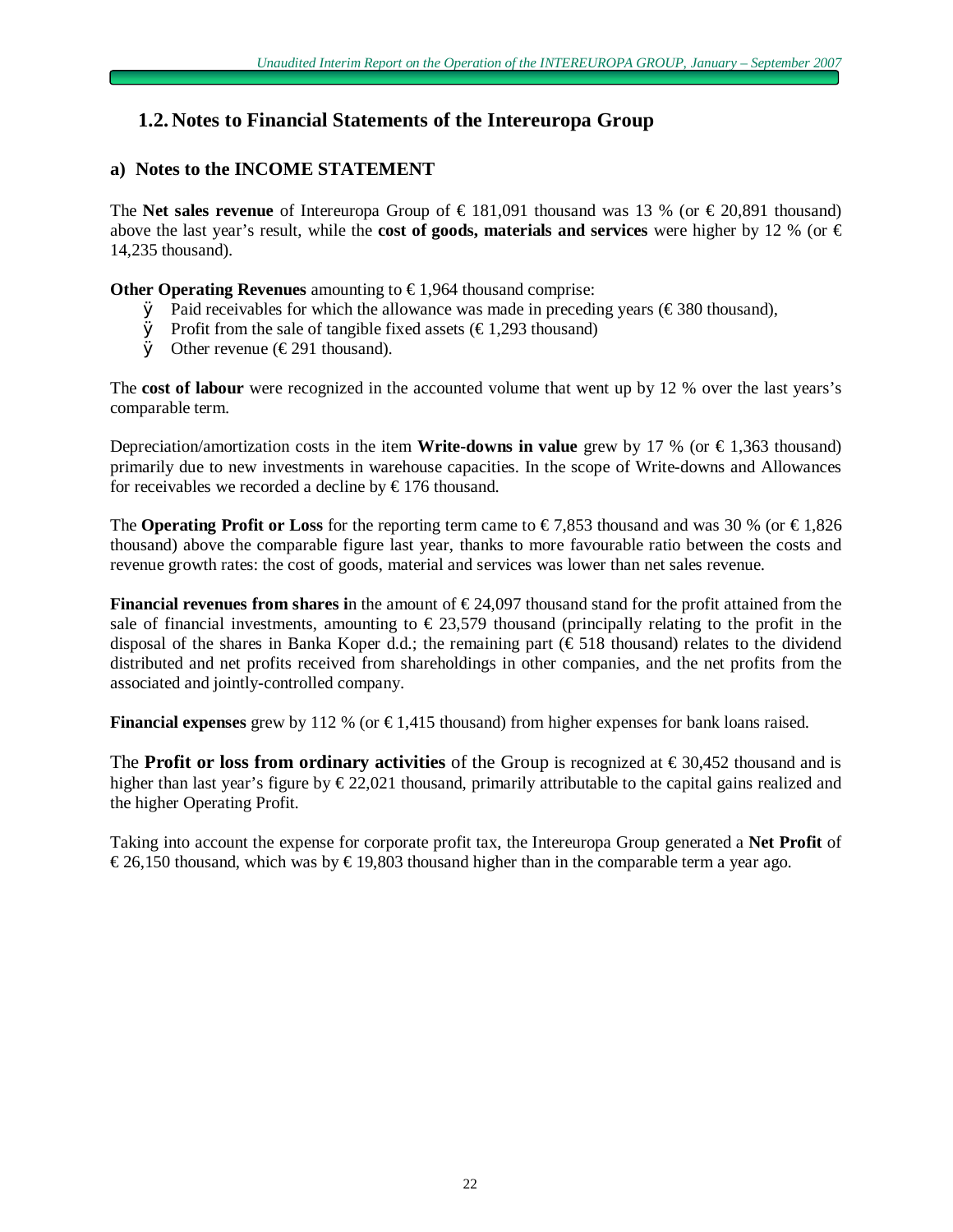# **b) Notes to the BALANCE SHEET**

# **ASSETS**

### **LONG-TERM ASSETS**

Long-term assets stand for 74 % of all assets and were higher by 56% than on the cut-off date of the comparable term a year ago, resulting from new investments in property, plant and equipment, as well as in long-term financial investments.

**Property, plant and equipment** (Tangible fixed assets) were up by  $60\%$  (or  $\text{\textsterling}91,463$  thousand) primarily due to intensified investments that were higher than depreciation costs. Investments were mainly made in the purchase of land and construction of warehouse capacities.

Most of the **Long-term financial investments** relate to the Parent Company. Their growth by 111% arises from the purchases of new companies in the Ukraine.

### **SHORT-TERM ASSETS**

stand for a quarter of all assets. As much as 69 % of the short-term assets are short-term operating receivables.

### **SHORT-TERM DEFERRED COSTS AND ACCRUED REVENUES**

The Deferred costs and accrued revenues were recognised in the amount of EUR 6,047 thousand. They primarily represent short-term accrued revenues in the amount of direct costs incurred, which are expected to be covered.

### **EQUITY AND LIABILITIES**

### **EQUITY (CAPITAL)**

As of 30 September 2007, equity amounts to 45% of all liabilities, or 18% less than on the Balance Sheet Date of the preceding year. Its increase over the reporting period has resulted from the Net Profit or Loss of the majority and minority equity interest (shareholders,  $\epsilon$  26,150 thousand). The decrease can be attributed to:

- Dividend payout ( $\epsilon$ 6,595 thousand) and the participation of the Managing and Supervisory Boards in the Company's profit ( $\epsilon$ 75 thousand) based on the Resolution by the General Meeting, and
- the offset decrease in the surplus from revaluation of financial investments by  $\epsilon$ 19,466 thousand on the account of the transfer of the item to the proceeds from the disposal of shares held in Banka Koper d.d., which has a bearing on the net profit.

### **PROVISIONS & LONG-TERM ACCRUED COSTS AND DEFERRED REVENUES**

As of the Balance Sheet Date, the Group had  $\epsilon$  3,085 thousand of unused long-term provisions. The prevailing part comprises the provisions for pensions and similar obligations.

### **LONG-TERM LIABILITIES**

The prevailing portion – 97% of long-term liabilities are the long-term financial liabilities in the amount of  $\epsilon$ 95,562 thousand; this item is 237% higher than as of 31<sup>st</sup> December 2006. Also their participation in the financing sources rose by 14 percentage points, so they stand for 23 % in the Liabilities structure. Deferred tax liabilities are offset by deferred tax receivables and the amount to  $\epsilon$ 1,338 thousand; the basis thereof is largely the revaluation of financial investments to fair value.

### **SHORT-TERM LIABILITIES**

**Short-term financial liabilities** of the Group amount to € 62,488 thousand and consist of short-term credit facilities with the banks.

**Short-term operating liabilities** amount to  $\epsilon$ 62,106 thousand. They primarily stand for Short-term trade payables to suppliers.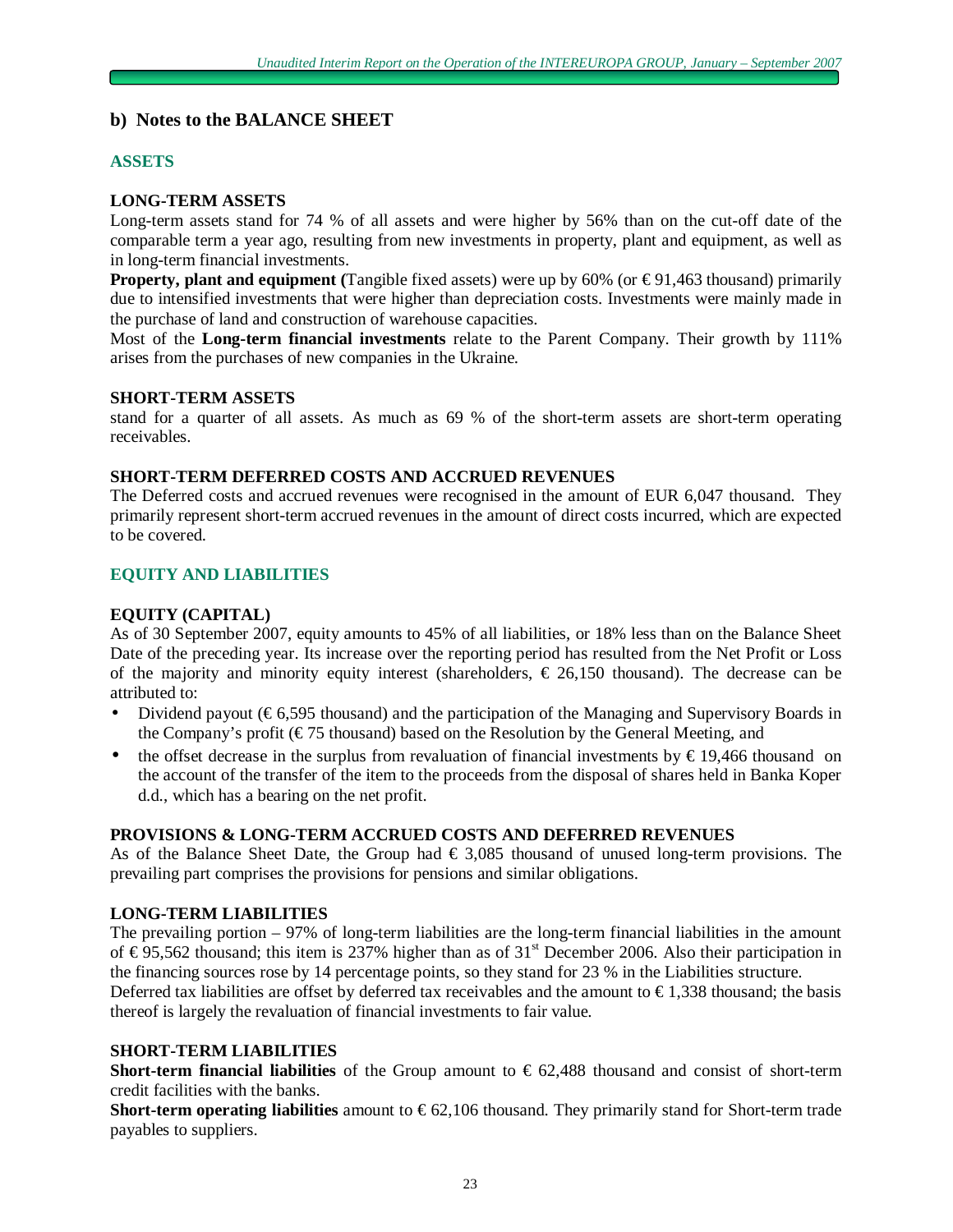# *2. FINANCIAL REPORT FOR THE PARENT COMPANY INTEREUROPA d.d.*

# **2.1. Financial Statements of the Parent Company Intereuropa d.d.**

# **INCOME STATEMENT OF INTEREUROPA d.d. for the period 1 January – 30 September 2007**

| in 000 $\in$                                                                                           | January -<br>September<br>2007 | January -<br><b>September</b><br>2006 | I 07/06 |
|--------------------------------------------------------------------------------------------------------|--------------------------------|---------------------------------------|---------|
| <b>1. NET SALES REVENUES</b>                                                                           | 105.087                        | 90.067                                | 117     |
| 2. OTHER OPERATING REVENUES                                                                            | 1.178                          | 1.206                                 | 98      |
| 3. COST OF GOODS, MATERIAL AND SERVICES                                                                | 81.784                         | 69.408                                | 118     |
| <b>4. LABOUR COSTS</b>                                                                                 | 16.053                         | 14.518                                | 111     |
| 5. DEPRECIATION AND AMORTIZATION                                                                       | 4.025                          | 4.163                                 | 97      |
| a) Amortization and other intangible long-term assets write-downs and tangible fixed assets write-offs | 3.536                          | 3.533                                 | 100     |
| b) Current asstes revaluation and amortization adjustments                                             | 489                            | 630                                   | 78      |
| <b>6. OTHER OPERATING EXPENSES</b>                                                                     | 898                            | 875                                   | 103     |
| 7. OPERATING PROFIT OR LOSS (1+2-3-4-5-6)                                                              | 3.505                          | 2.309                                 | 152     |
| 8. FINANCIAL REVENUES FROM STAKES                                                                      | 24.750                         | 3.182                                 | 778     |
| 9. FINANCIAL REVENUES FROM LOANS GIVEN                                                                 | 468                            | 234                                   | 200     |
| 10. FINANCIAL REVENUES FROM OPERATING RECEIVABLES                                                      | 328                            | 493                                   | 67      |
| 11. FINANCIAL EXPENSES FROM FINANCIAL INVESTMENTS IMPAIRMENT AND                                       |                                |                                       |         |
| <b>WRITE OFFS</b>                                                                                      |                                | $\Omega$                              |         |
| 12. FINANCIAL EXPENSES FROM FINANCIAL LIABILITIES                                                      | 1.457                          | 434                                   | 336     |
| 13. FINANCIAL EXPENSES FROM OPERATING LIABILITIES                                                      | 68                             | 49                                    | 139     |
| 14. PROFIT OR LOSS FROM ORDINARY ACTIVITIES (7+8+9+10-11-12-13)                                        | 27.519                         | 5.735                                 | 480     |
| <b>15. OTHER REVENUES</b>                                                                              | 0                              | $\Omega$                              |         |
| <b>16. OTHER EXPENSES</b>                                                                              | 0                              | $\Omega$                              |         |
| 17.NET PROFIT OR LOSS FROM EXTRAORDINARY ACTIVITIES (15-16)                                            | 0                              | $\mathbf{0}$                          |         |
| 18. Income tax                                                                                         | 3.516                          | 1.311                                 | 268     |
| 19. Deferred taxes                                                                                     | 16                             | 14                                    | 114     |
| 20. NET PROFIT OR LOSS FOR THE PERIOD (14+17-18-19)                                                    | 23.987                         | 4.410                                 | 544     |
| Basic net earnings per share (in $\bigoplus$                                                           | 3,04                           | 0,56                                  | 544     |
| Adjusted net earnings per share (in $\bigoplus$                                                        | 3,04                           | 0,56                                  | 544     |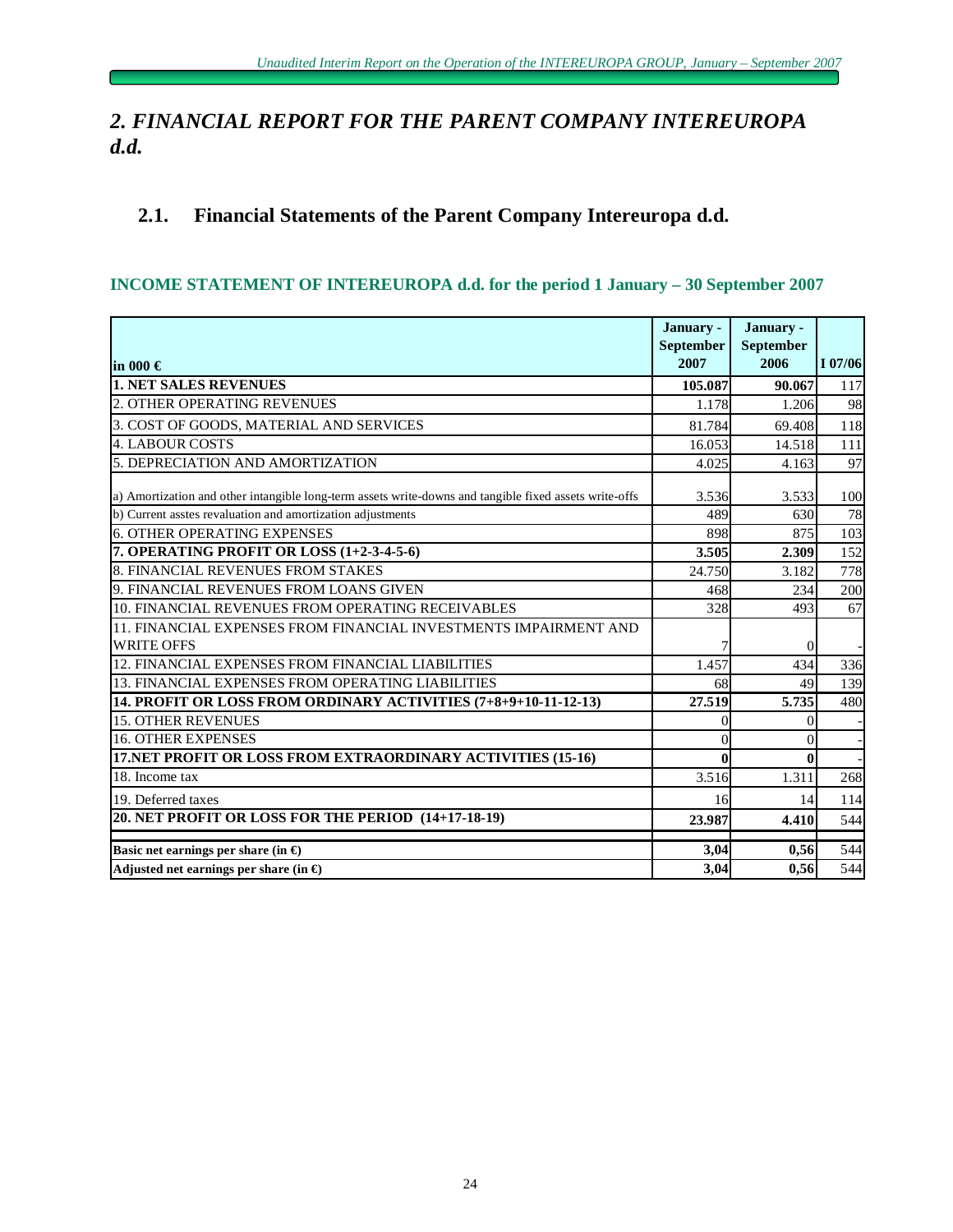# **in 000 € 30.9.2007 31.12.2006 <sup>I</sup> 07/06 ASSETS 318.371 226.678** 140 **A. LONG-TERM ASSETS 247.090 160.009** 154 I. Intangible assets and long-term active accrued items 2.955 2.412 123 II. Tangible fixed assets  $103.850$   $76.590$   $136$ III. Immovable property 12.905 13.535 95 IV. Long-term financial investments  $127.380$  67.472 189 V. Long-term operating receivables 0 0 - VI. Deferred tax receivables  $\begin{array}{ccc} 0 & 0 \\ 0 & 0 \end{array}$ **B. SHORT-TERM ASSETS 66.563 64.598** 103 I. Assets available-for-sale  $1.417$   $26.437$   $5$ II. Inventories  $\begin{array}{ccc} 47 & 46 & 102 \end{array}$ III. Short-term financial investments  $16.915$   $5.314$   $318$ IV. Short-term operating receivables 35.557 32.133 111 V. Cash 668 - 668 - 672 668 - 672 668 - 672 672 672 672 672 672 673 674 672 672 672 673 672 672 672 672 672 67 **C. SHORT-TERM ACTIVE ACCRUED ITEMS 4.718 2.071** 228 **LIABILITIES 318.371 226.678** 140 **A. CAPITAL 163.758 165.905** 99 I. Called capital 32.976 32.976 32.976 100 II. Capital reserves  $\begin{array}{ccc} 49.403 & 49.403 \\ 49.403 & 49.403 \end{array}$ III. Profit reserves 11.096 11.096 100 **IV.** Revaluation surplus 24 V. Net profit/loss brought forward  $\begin{array}{ccc} 40.262 & 42.273 \end{array}$  95 VI. Net profit/loss for the financial year 23.987  $4.659$  515 **B. PROVISIONS AND LONG-TERM PASSIVE ACCRUED ITEMS 1.436 1.449** 99 **C. LONG-TERM LIABILITIES 56.047 14.952** 375 I. Long-term financial liabilities 54.690 11.190 489 II. Long-term operating liabilities 19 100 100 III. Deferred tax liability 3.743 36 **D. SHORT-TERM LIABILITIES 97.130 44.372** 219 I. Liabilities included in disposal group 0 0 - II. Short-term financial liabilities 60.088 16.682 360 III. Short-term operating liabilities 37.042 27.690 134 **E. SHORT-TERM PASSIVE ACCRUED ITEMS 0 0** -

### **BALANCE SHEET OF INTEREUROPA d.d. as of 30 September 2007**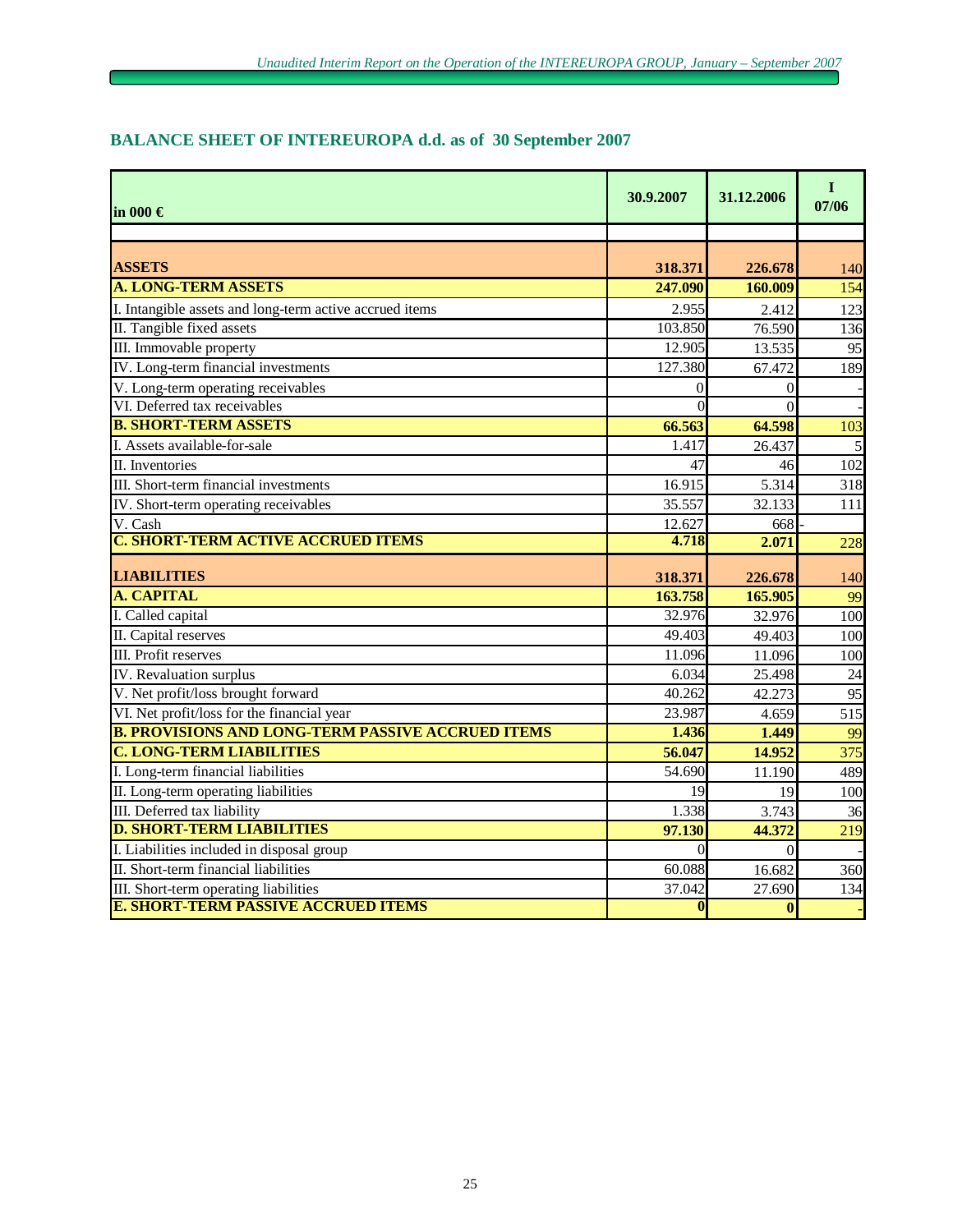# **2.2. Notes to Financial Statements of the Parent Company Intereuropa d.d.**

# **a) Notes to the INCOME STATEMENT**

Net sales revenues amounting to  $\epsilon$  105,087 thousand stand for the from sales price of the services supplied. Compared with the same period a year ago, that means a 17% growth (or  $\epsilon$ 15,020 thousand), while the **cost of goods, materials and services** went up higher by 18 % (or  $\epsilon$ 12,376 thousand).

**Other Operating Revenues** amount to  $\epsilon$ 1,178 thousand and comprise:

- Paid receivables for which the allowance was made in preceding years €364 thousand,
- Profit from the sale of property, plant and equipment (tangible fixed assets)  $\epsilon$ 758 thousand,
- Other revenues of  $E$ 56 thousand.

The **cost of labour** were recognized in the accounted volume that went up by 11 % over the last years's comparable term.

In the structure of the item **Write-down/-off,** the item **Depreciation** amounts to  $\epsilon$ 3,536 thousand or 88%, this item maintained the same level as in the last year's comparable term.

Write-downs/-offs and adjustments or allowances for current assets of  $\epsilon$  489 thousand represent the allowance for trade receivables.

**Other operating expenses** amounting to € 898 thousand mainly represent the expenses for the municipal land contributions.

The **Operating Profit or Loss** for this year's Nine Months came to € 3,505 thousand and was 52% (or by  $\epsilon$ 1,196 thousand) higher than the figure achieved in the comparable statement a year ago, which can be primarily attributed to the effect of higher growth of income categories than expenses.

**Financial revenues** have essentially exceeded the last year's figure by  $\epsilon$  21,637 thousand. In the first place, that was a result of the **Financial revenues from shares**  $(\text{\textless } 24,750)$  thousand) which stand for the profit attained from the sale of the financial investments ( $\epsilon$ 23,576 thousand) (mainly attributable to the sale of the shareholding in Banka Koper d.d.). The remaining portion of Financial revenues from shares ( $\epsilon$ 1,174 thousand) stands for the net profits attained from the subsidiaries and transferred to the Parent based on the Resolutions by the General Meetings adopted in this year, and financial revenues from the associated and jointly-controlled company, and the revenue from dividend of other companies.

The **Profit** or loss from ordinary activities came to  $\epsilon$ 27,519 thousand. It was essentially higher than the last year's figure thanks to the capital gains realized in the sale of the shareholding in Banka Koper, as well as a result of higher Operating Profit/Loss.

Taking into account the expense for corporate profit tax, the Parent Company of the Intereuropa Group generated a **Net Profit or Loss** of € 23,987 thousand in the first Nine Months of 2007.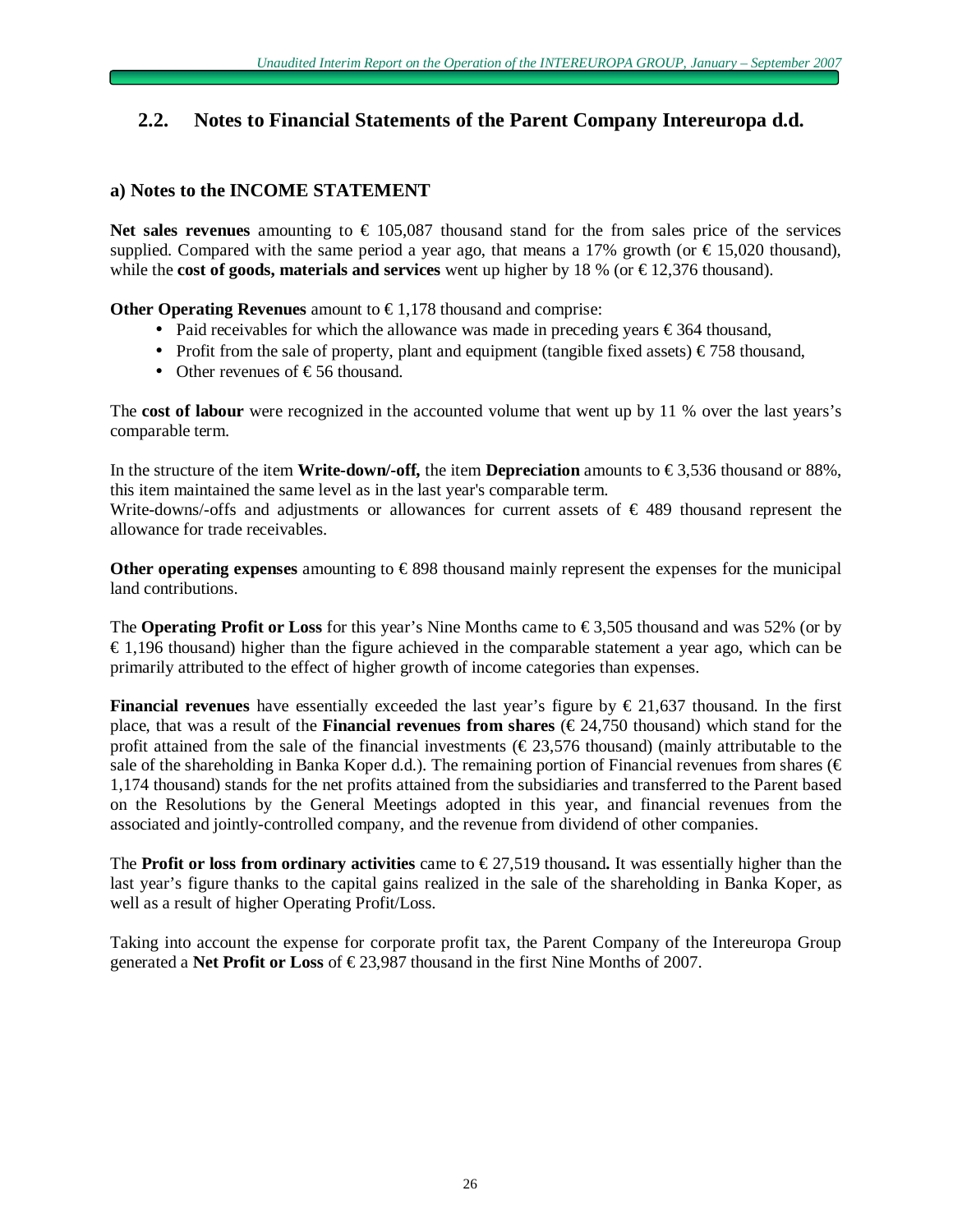# **b) Notes to the BALANCE SHEET**

### **ASSETS**

### **LONG-TERM ASSETS**

Long-term assets stand for 78 % of all assets and were higher by  $\epsilon$ 87,081 thousand than on the cut-off date of the comparable term a year ago on the account of new investments in property, plant and equipment (primarily in land for warehouses) and long-term financial investments (capital increase of the subsidiary Intereuropa East d.o.o. Moscow, the purchase of new companies in the Ukraine, and the increased amount of long-term loans granted to the companies in the Group).

### **SHORT-TERM ASSETS**

In Short-term assets, we recorded a decreased quantity of the assets held for sale (resulting from the sale of the investment in the shares of Banka Koper d.d. that was stated among the assets held for sale as at 31.12.2006), and the increase in short-term loans granted to companies in the Group, operating trade receivables and cash.

### **SHORT-TERM DEFERRED COSTS AND ACCRUED REVENUES**

The Deferred costs and accrued revenues were recognised in the amount of  $\epsilon$  4,718 thousand. They mainly stand for short-term accrued revenues in the amount of direct costs incurred, which are expected to be covered.

### **EQUITY AND LIABILITIES**

### **EQUITY (CAPITAL)**

This item stands for 51% of all the liabilities and fell by 22 percentage points in the liabilities structure on the account of increased financial liabilities.

Its increase in the reporting period was on the account of the Net Profit or Loss, by  $\epsilon$ 23,987 thousand. The decrease can be attributed to:

- the offset decrease in the surplus from revaluation of financial investments by € 19,464 thousand on the account of the transfer of the item to the proceeds from the disposal of shares held in Banka Koper d.d., which has a bearing on the net profit, and
- Dividend payout (€ 6,595 thousand) and the participation of the Managing and Supervisory Boards in the Company's profit ( $\epsilon$ 75 thousand) based on the Resolution by the General Meeting.

### **PROVISIONS & LONG-TERM ACCRUED COSTS AND DEFERRED REVENUE**

As of the Balance Sheet Date, the Company had  $\epsilon$  1,436 thousand of unused long-term provisions and Accrued Costs and deferred revenues. The prevailing part comprises the provisions for pensions and similar obligations.

### **LONG-TERM LIABILITIES**

The **long-term financial liabilities** are recognised in the amount of € 54,690 thousand. Their share in the liabilities structure rose by as much as 12 percentage points. This increased amount has resulted from higher Long-term financial liabilities that relate to the long-term loans raised from banks.

**Deferred tax liabilities** are offset by deferred tax receivables and the offset amount is €1,338 thousand. The prevailing basis for them is the revaluation of financial investments to fair value.

### **SHORT-TERM LIABILITIES**

**Short-term financial liabilities** amount to € 60,088 thousand and consist of short-term credit facilities with domestic banks.

**Short-term operating liabilities** of  $\epsilon$ 37,042 primarily relate to the liabilities to suppliers.